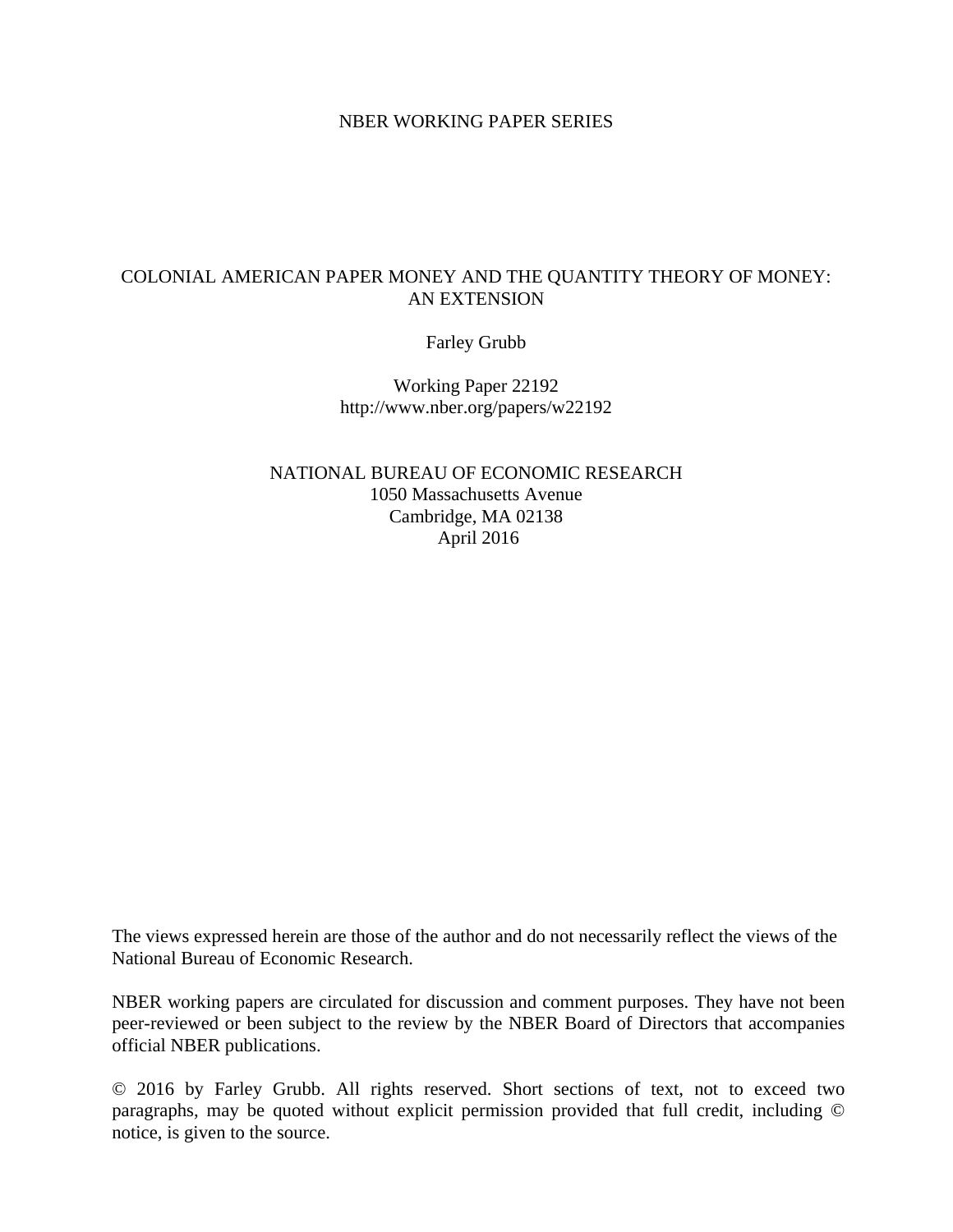# **Colonial American Paper Money and the Quantity Theory of Money: An Extension**

l

 $(4/14/16)$  $(4/14/16)$  $(4/14/16)$  Farley Grubb<sup>1</sup>

The quantity theory of money is applied to the paper money regimes of seven of the nine British North American colonies south of New England. Individual colonies, and regional groupings of contiguous colonies treated as one monetary unit, are tested. Little to no statistical relationship, and little to no magnitude of influence, between the quantities of paper money in circulation and prices are found. The failure of the quantity theory of money to explain the value and performance of colonial paper money is a general and widespread result, and not an isolated and anomalous phenomenon.

#### **1 Introduction**

The British North American colonies were the first Western economies to emit sizable amounts of paper money—called *bills of credit*. Colonial legislatures printed bills and placed these bills in their treasuries. They directly spent these bills on soldiers' pay, military provisions, salaries, and so on. Some colonies at various times loaned bills to their subjects who pledged their lands as collateral. These legislature-issued paper monies formed an important part of the circulating medium of exchange in many colonies. No public or private incorporated banks issuing banknote monies existed in colonial America (Brock 1975; Grubb 2016; Hammond 1991, pp. 3-67; Newman 2008).

Prior to emitting paper money, the media of exchange used in domestic transactions consisted of barter, typically involving book-credit or tobacco; personal bills of exchange and promissory notes; and foreign specie coins. The composition of this media is unknown, though specie coins were considered scarce (Grubb 2012). The spending and loaning into circulation of sizable quantities of paper money by colonial legislatures could have affected local prices

<span id="page-1-0"></span><sup>&</sup>lt;sup>1</sup> Professor and NBER Research Associate, Economics Department, University of Delaware, Newark, DE 19716. Email: [grubbf@udel.edu.](mailto:grubbf@udel.edu)Website[: http://www.lerner.udel.edu/faculty-staff/faculty/farley-grubb.](http://www.lerner.udel.edu/faculty-staff/faculty/farley-grubb) Research assistance by Cory Cutsail, Hong Guo, Zhuo Liu, and Changqing Mu, and editorial assistance by Tracy McQueen are gratefully acknowledged.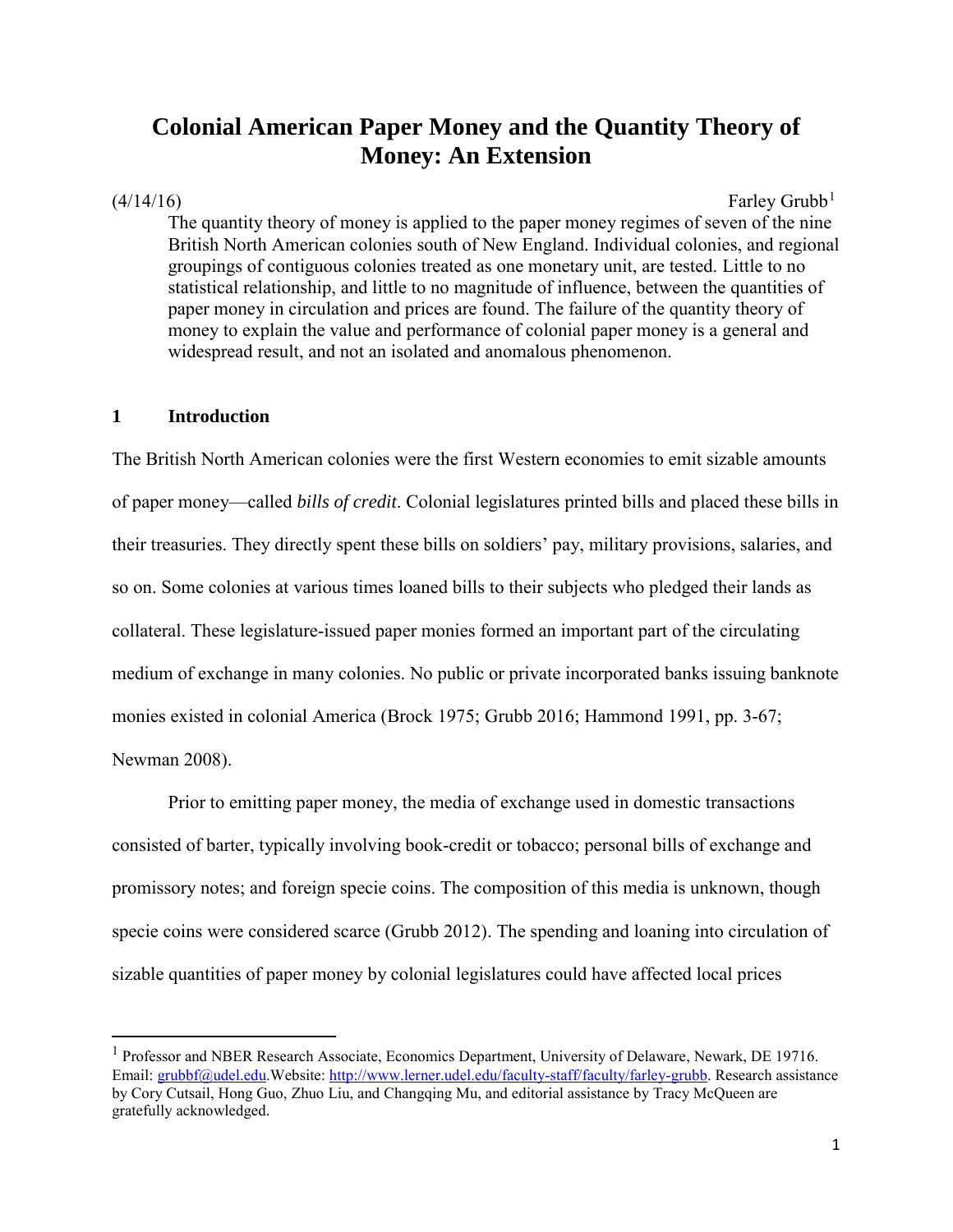through a quantity-theory-of-money mechanism.

The quantity theory of money, at least a prominent version, takes the equation-ofexchange identity,  $MV \equiv PY$ , as expressed in growth rates,  $ln(M) + ln(V) \equiv ln(P) + ln(Y)$ , and by assuming that ln(V) and ln(Y) are long-run constants, transforms it into the quantity "theory" of money  $[ln(P)]$  = some constant + ln(M)]; where M = the money supply, V = the velocity of that money's circulation,  $P =$  prices in that money, and  $Y =$  traded real output (Bordo 1987, Fisher 1912). West (1978) applied this theory separately to four colonies, namely Massachusetts, New York, Pennsylvania, and South Carolina. He set M equal to the paper money placed in circulation by each colony and estimated  $ln(P)$  = some constant +  $ln(M)$ , including one- and twoyear lags of M to capture delayed transmission effects of M on P. The price index (P) was expressed in that respective colony's paper money unit-of-account and was taken from data on local prices in that respective colony. In the colonies south of New England, he found no systematic relationship between prices and the quantities of paper money in circulation.

The implications of his finding for the mainland colonies south of New England are that colonial legislatures could spend more, or less, paper money into circulation with impunity. The economic forces that constrained colonial paper money policy, and determined the value and performance of this paper money, are no longer clear. His finding led scholars to explore alternative monetary possibilities, most of which have been difficult to test with quantifiable evidence. To date, no generally accepted consensus or widely recognized statistical patterns have emerged to explain the value and performance of colonial paper monies.<sup>[2](#page-2-0)</sup>

One question that has not been addressed is whether the West (1978) finding is

 $\overline{\phantom{a}}$ 

<span id="page-2-0"></span><sup>2</sup> See Goldberg (2009); Grubb (2004, 2005b); Hanson (1979); McCallum (1992); Michener (1987, 1988, 2015); Michener and Wright (2005, 2006a, 2006b); Officer (2005); Rousseau (2006, 2007); Rousseau and Stroup (2011); Smith (1985a, 1985b, 1988); West (1978); Wicker (1985).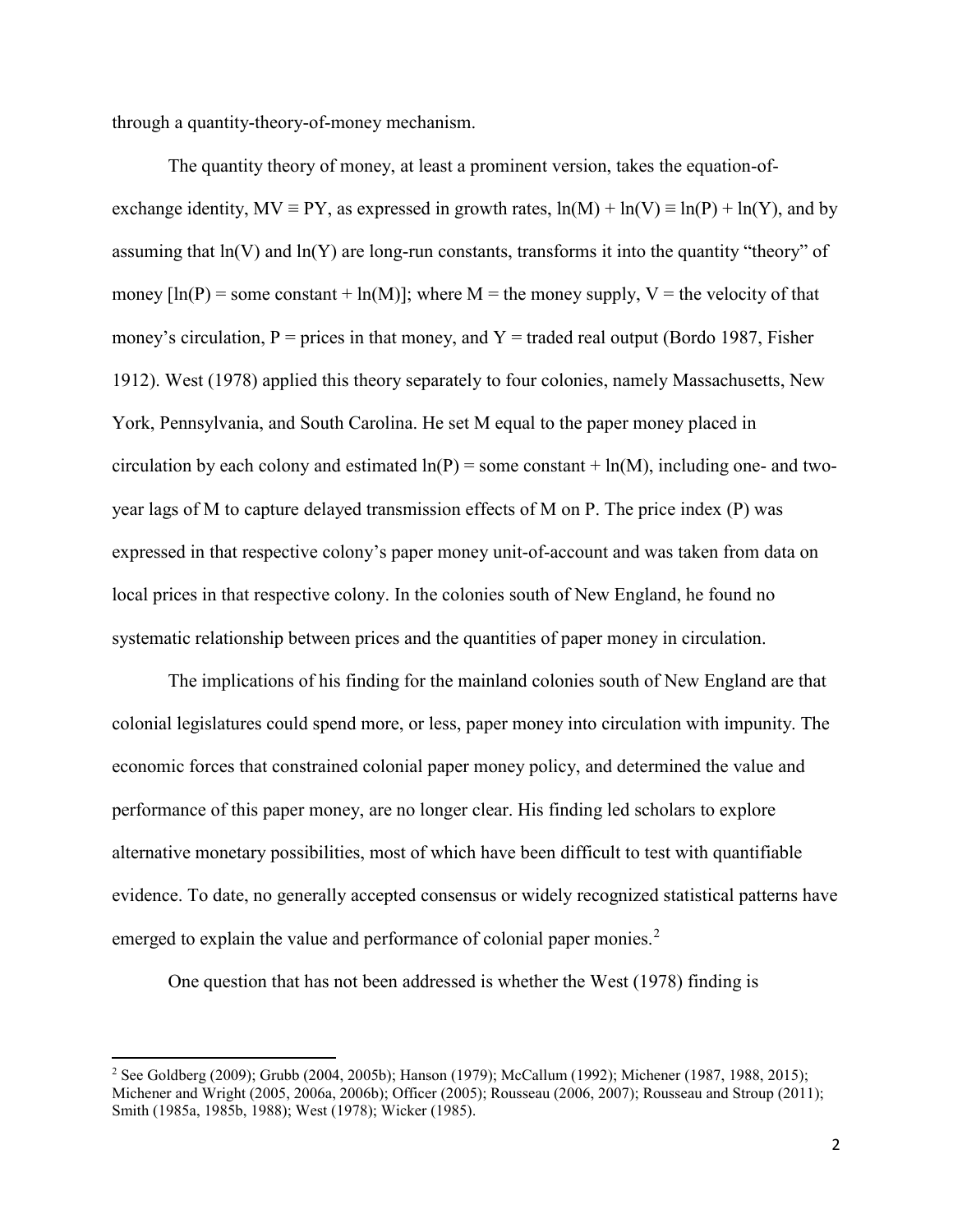anomalous. West (1978) only tested the quantity theory of money in 33.3 percent of the mainland colonies south of New England, comprising only 38.5 percent of the white (free) population therein—as measured in 1770 (Carter, *et al*. 2006, V, p. 652). In addition, the price indices used by West (1978) were from the port cities of New York City, Philadelphia, and Charleston, whereas the paper money measured by West (1978) circulated at least throughout the entire colonies of New York, Pennsylvania, and South Carolina. If the West (1978) results are simply anomalous, confined to three port cities, then the research agenda on colonial paper money pursued over the last quarter century is largely moot.

West (1978) confined his study to New York, Pennsylvania, and South Carolina because, at that time, price indices were only available in the secondary literature for these colonies. Since his study in 1978, commodity and exchange rate price information has become available for other colonies. I use these price data to test the quantity theory of money in the mainland colonies south of New England where it has not been previously tested, namely in New Jersey, Maryland, Virginia, and North Carolina. I also retest the quantity theory of money for New York and Pennsylvania, because I use these colonies in regional grouping tests. My applications, along with those by West (1978), covers 77.8 percent of the mainland colonies south of New England, comprising 95.8 percent of the white (free) population therein—as measured in 1770 (Carter, *et al*. 2006, V, p. 652). The results show whether the failure of the quantity theory of money, when applied to the paper monies issued by the American colonies, is a widespread and general phenomena or simply an isolated anomaly.

In the process, I construct more geographically diverse price indices for Maryland and Virginia than the single-port price indices used by West (1978). I also use prices for sterling bills of exchange drawn on London to create purchasing power parity (PPP) consistent price measures

3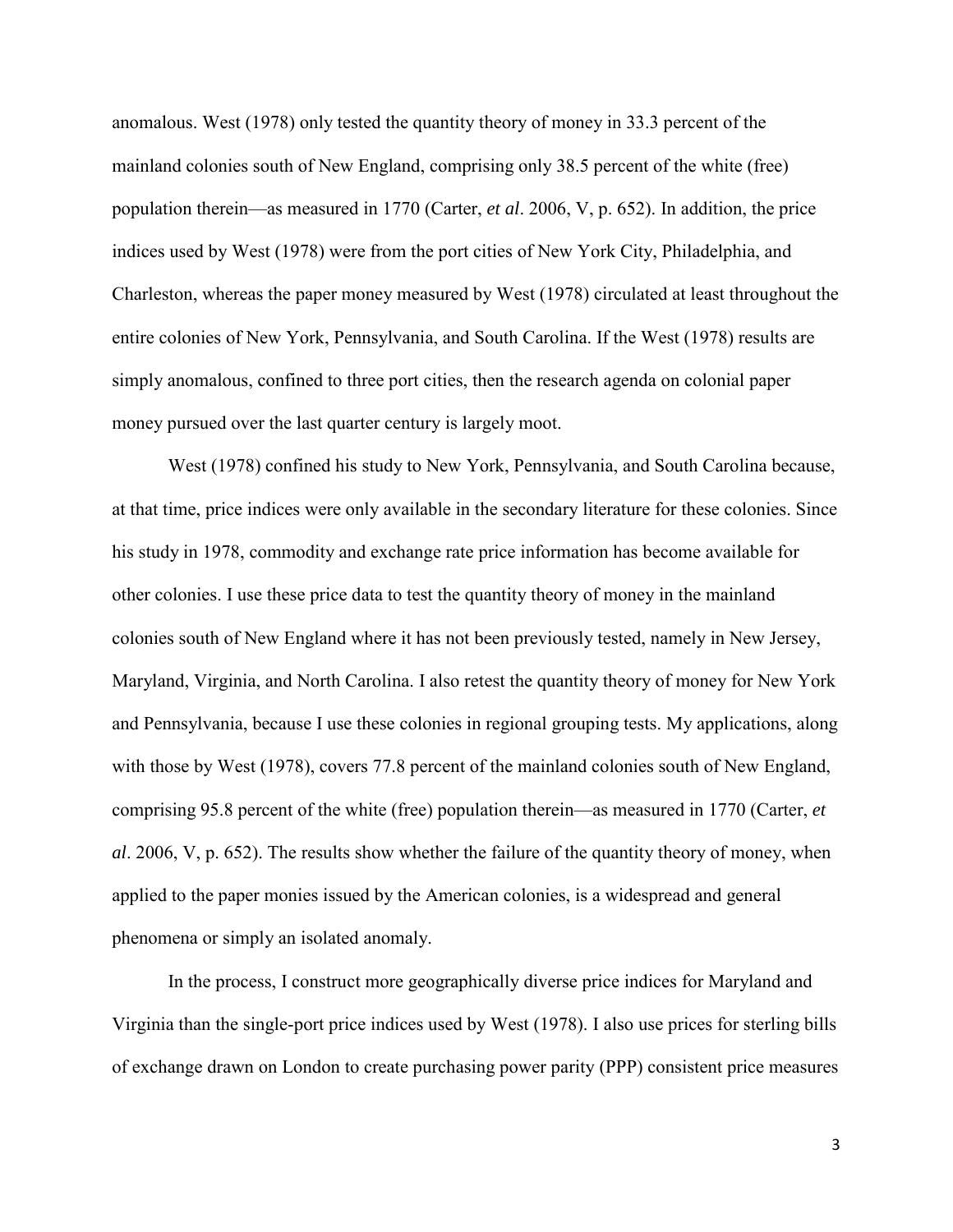for each colony, thus providing an additional and alternative specification vehicle. For New Jersey and North Carolina, PPP prices are the only price measures currently available. I also provide improved data on the quantities of paper money in circulation for several colonies, namely for New Jersey, Maryland, and Virginia. Finally, I test the quantity theory of money for regional groupings of contiguous colonies, treating them as one monetary unit. Such has never been done before. Whether colonial borders mattered to paper money circulation in a quantitytheory-of-money framework can be explored with these regional-grouping tests.

The study proceeds as follows: First, data constraints are discussed. Second, the quantity theory of money is applies on the individual colony level. Third, it is applied to regional groupings of colonies. Lastly, a conclusion discusses the implications of these results.

#### **2 Data Issues**

The time series useable for statistical testing is limited by the availability of data on the annual amounts of paper money in circulation and on the availability of consistent data on annual commodity prices. Paper money emissions began in 1709 in New Jersey and New York, 1712 in North Carolina, 1723 in Pennsylvania, 1733 in Maryland, and 1755 in Virginia. Once initiated, with minor exceptions, each colony maintained some amount of its paper money in circulation through 1774. Annual data on the amounts in circulation, however, currently exist for New York only after 1745 and for North Carolina only after 1747. For North Carolina, this evidence ends in 1768 rather than in 1774 as it does for the other colonies. Finally, commodity price evidence for New York only begins in 1748. Thus, the annual data useable for New York spans from 1748 to 1774, for New Jersey from 1709 to 1774, for Pennsylvania from 1723 to 1774, for Maryland from 1735 to 1774, for Virginia from 1755 to 1774, and for North Carolina from 1748 to 1768.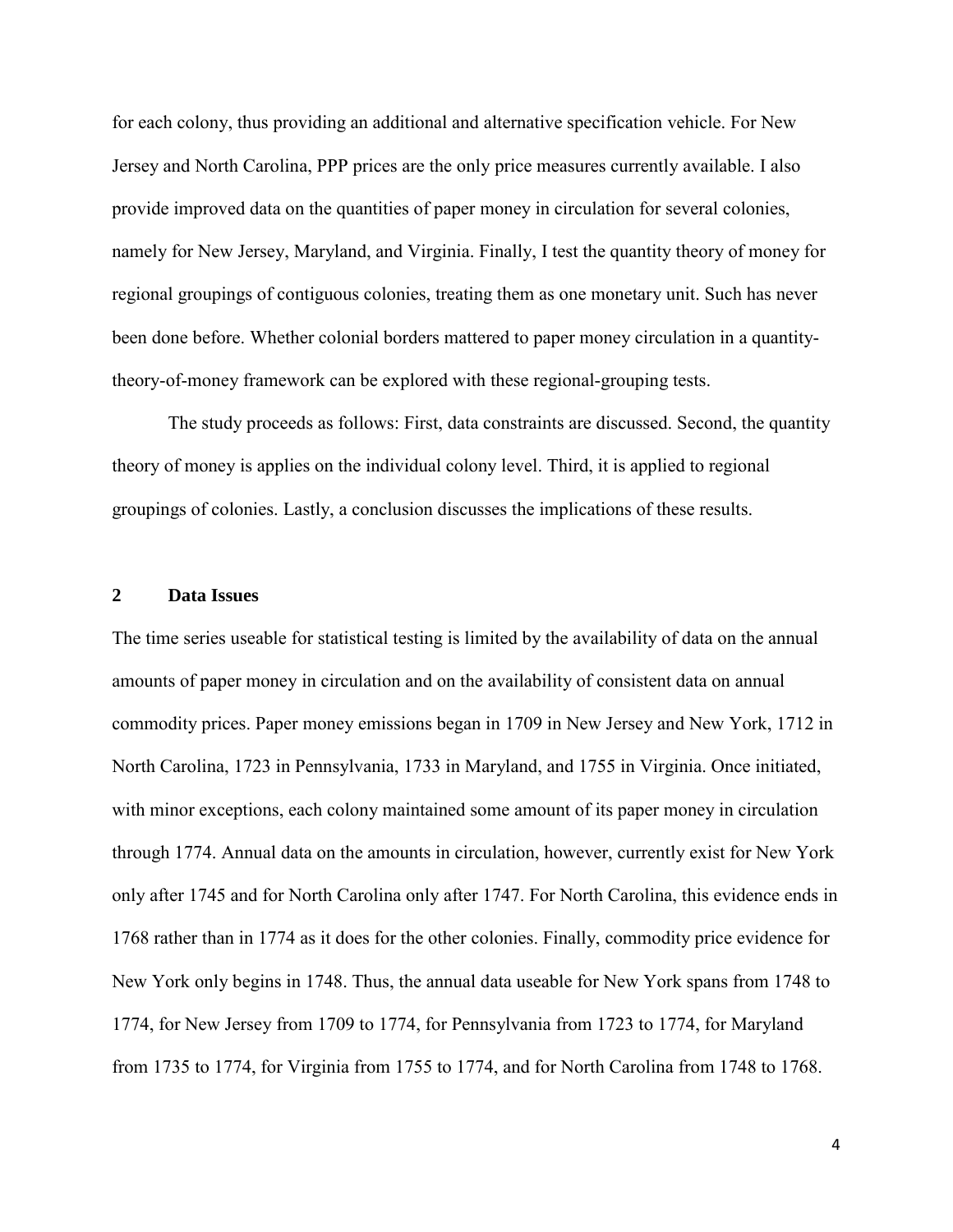Out of 308 colony-years when paper money was in circulation, usable annual data for testing the quantity theory of money on a colony-specific level exists for 74 percent of these years—a reasonably comprehensive coverage. The useable data span for various colonial groupings, however, is further limited by the extent of their data overlap.

Besides local commodity price indices, PPP price indices are also constructed for each colony. PPP implies that  $EX_{XX} = P_{XX}/P_{UK}$ , namely the exchange rate (EX) of colony  $XX$ 's paper money to pounds sterling must equal the ratio of prices in colony  $XX$  expressed in colony  $XX$ 's paper money ( $P_{XX}$ ) to prices in England expressed in pounds sterling ( $P_{UK}$ ). Taking the natural log of both sides and rearranging terms yields  $ln(P_{XX}) = ln(EX_{XX}) + in(P_{UK})$ . Data on EX<sub>XX</sub> can be taken from McCusker (1978) and Grubb (2015b), and data on  $P_{UK}$  can be taken from Schumpeter (1938, p. 35). As such,  $ln(P_{XX})$  can be constructed for each colony. It is denoted as  $ln(PX_{XX})$  in all tables hereafter, see the notes to Table 1.

PPP has been shown to hold for all colonies where colony-specific commodity price indices exist between that colony and England and between that colony and all other colonies with commodity price indices, namely for Massachusetts, New York, Pennsylvania, Maryland, Virginia, South Carolina, Montreal, and Quebec (Grubb 2003, p. 1786; 2005a, p. 1346; 2010, pp. 132-5). If PPP holds for these colonies, then it is reasonable to assume that it holds for New Jersey and North Carolina. Using PPP price indices in the quantity-theory-of-money framework provides an alternative check on the results using commodity price indices for the colonies of New York, Pennsylvania, Maryland, and Virginia. Such has not been done before.

The exchange rates for constructing PPP prices come from the prices in local paper money for purchasing sterling bills of exchange drawn on London (McCusker 1978). The empirical driver in the PPP equation is that exchange rate. As such, PPP prices can be considered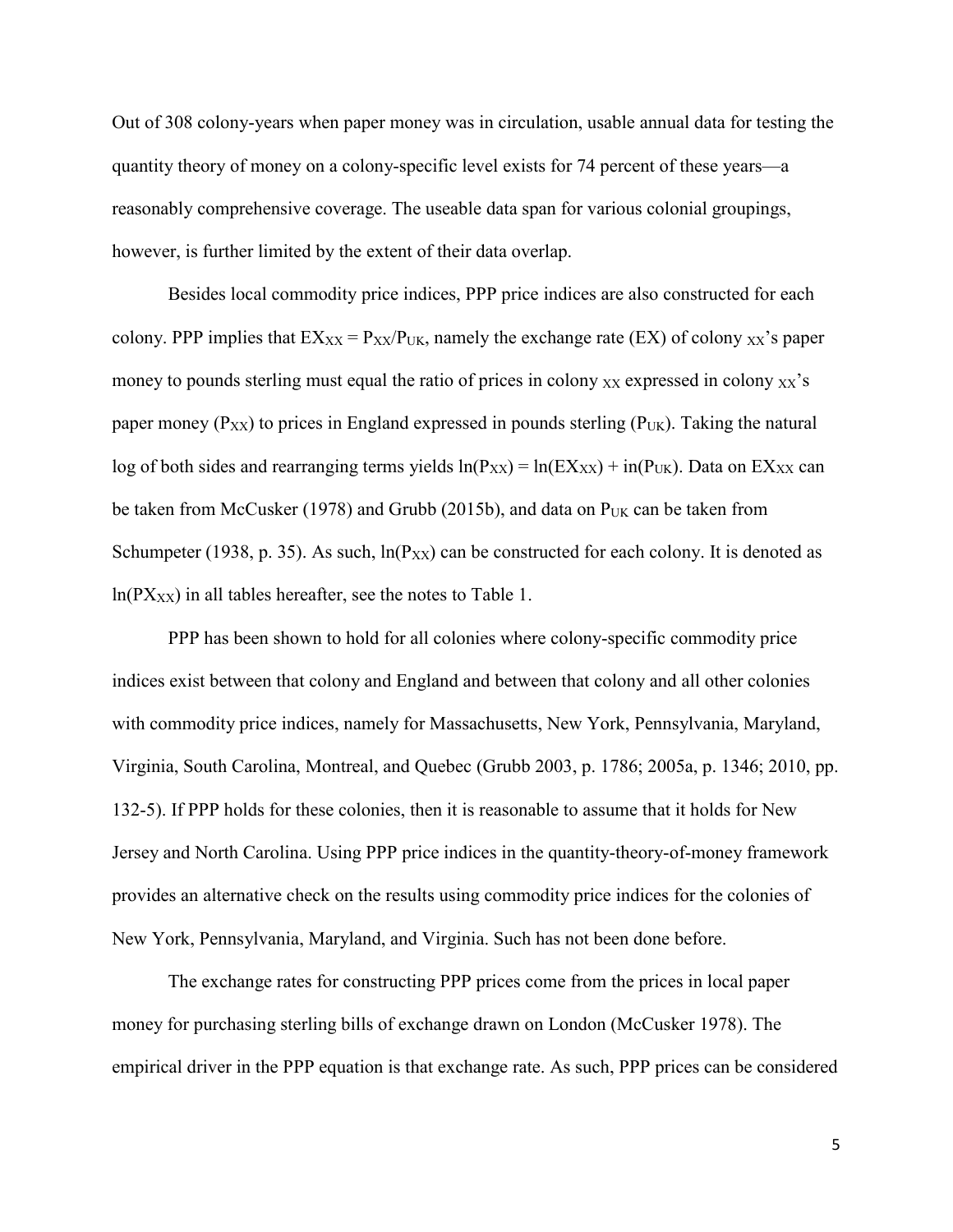as the local prices of sterling bills of exchange drawn on London, i.e. not that different conceptually from using local wheat or tobacco prices to create a commodity price index.

The commodity price indices for New York and Pennsylvania are the same as used by West (1978), namely from Bezanson, Gray, and Hussey (1935, pp. 6, 433) and Cole (1938, pp. 11, 120-1). These price indices consist of the unweighted averages of 20 commodities for Pennsylvania and 15 commodities for New York. These commodities are import and export goods in the port cities of Philadelphia and New York City, respectively.

For Maryland and Virginia, I construct unweighted price indices from annual data on the prices of wheat, corn, and tobacco. While these indices involve fewer commodities than the indices for Pennsylvania and New York, these three commodities are the most ubiquitously traded local goods in Maryland and Virginia. In addition, I take the raw price data from several counties spanning each colony. Thus, they represent a more colony-wide price effect than the single-port price indices West (1978) used for Pennsylvania and New York.<sup>[3](#page-6-0)</sup>

#### **3 Individual Colony-Specific Tests**

l

The econometric specifications for testing the quantity theory of money are taken from West (1978, p. 4) so that the results are comparable with quantity-theoretic estimates in the prior literature (Grubb 2004, p. 349; Rousseau 2007, p. 267). Individual colony-specific tests are reported in Table 1. For each colony, that colony's annual commodity price index and its annual PPP price index are regressed, separately, on that colony's contemporaneous annual amounts of paper money in circulation. Separate regressions are run with one- and then two-year lags of the annual amounts of paper money in circulation to capture any delayed impact of money on prices.

<span id="page-6-0"></span><sup>&</sup>lt;sup>3</sup> They are also superior to the price indices used by West (1978, pp. 3-5) for Massachusetts (Boston), where he found statistically significant and reasonably large associations between paper money and prices.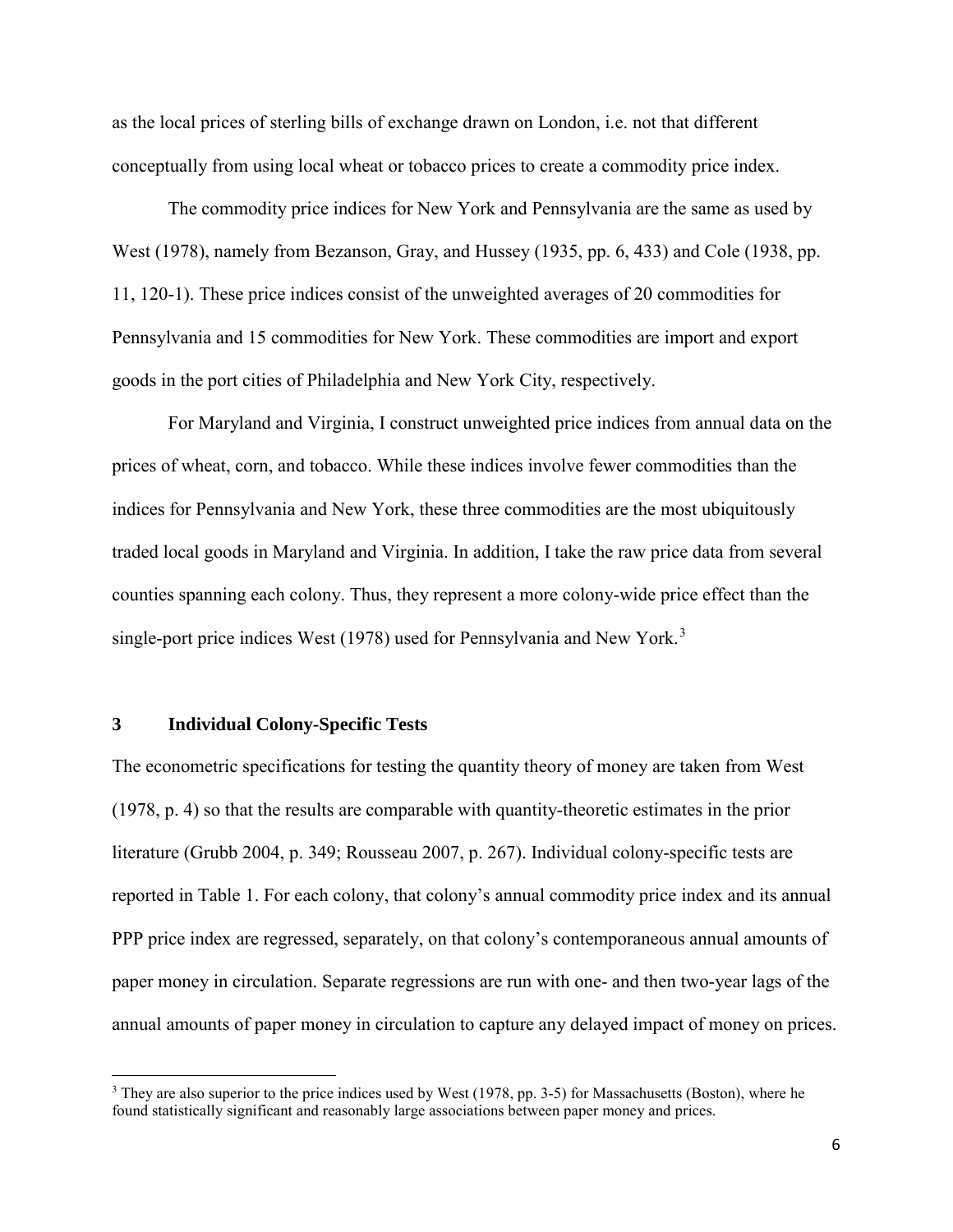All regression are corrected for serial correlation. The high  $R^2$  and model  $F$  statistic in the regressions are due to lagged values of the dependent variable being included as independent variables to correct for serial correlation.

# [Place Table 1 Here]

Out of 30 regressions in Table 1, only 13 percent contain a statistically significant positive relationship between paper money and prices. For New York, New Jersey, Maryland, and Virginia, no statistically significant positive relationships between paper money and prices were found. Only Pennsylvania and North Carolina contain statistically significant effects.

For Pennsylvania, a statistically significant positive contemporaneous relationship between paper money and prices exists for commodity prices, but not for PPP prices. Adding one- or two-year lags of the paper money supply eliminates this relationship. A statistically significant relationship between a two-year lag in the paper money supply and prices exists for PPP prices, but not for commodity prices. The magnitudes of these statistically significant effects are economically trivial. A 10 percent increase in the paper money supply yields only a 0.3 and 0.7 percent increase in prices for these two statistically significant effects, respectively.

For North Carolina, a statistically significant positive contemporaneous, or a two-year lagged relationship, between paper money and prices exists for PPP prices, but not for both. Again, the magnitudes of these statistically significant effects are economically trivial. A 10 percent increase in the paper money supply yields only a 1.2 and 1.8 percent increase in prices for these two statistically significant effects, respectively.

 On the individual colony level, among the mainland colonies south of New England, the lack of positive statistical significant and quantitatively meaningful relationships between the quantities of paper monies in circulation and prices are a general and widespread phenomena. It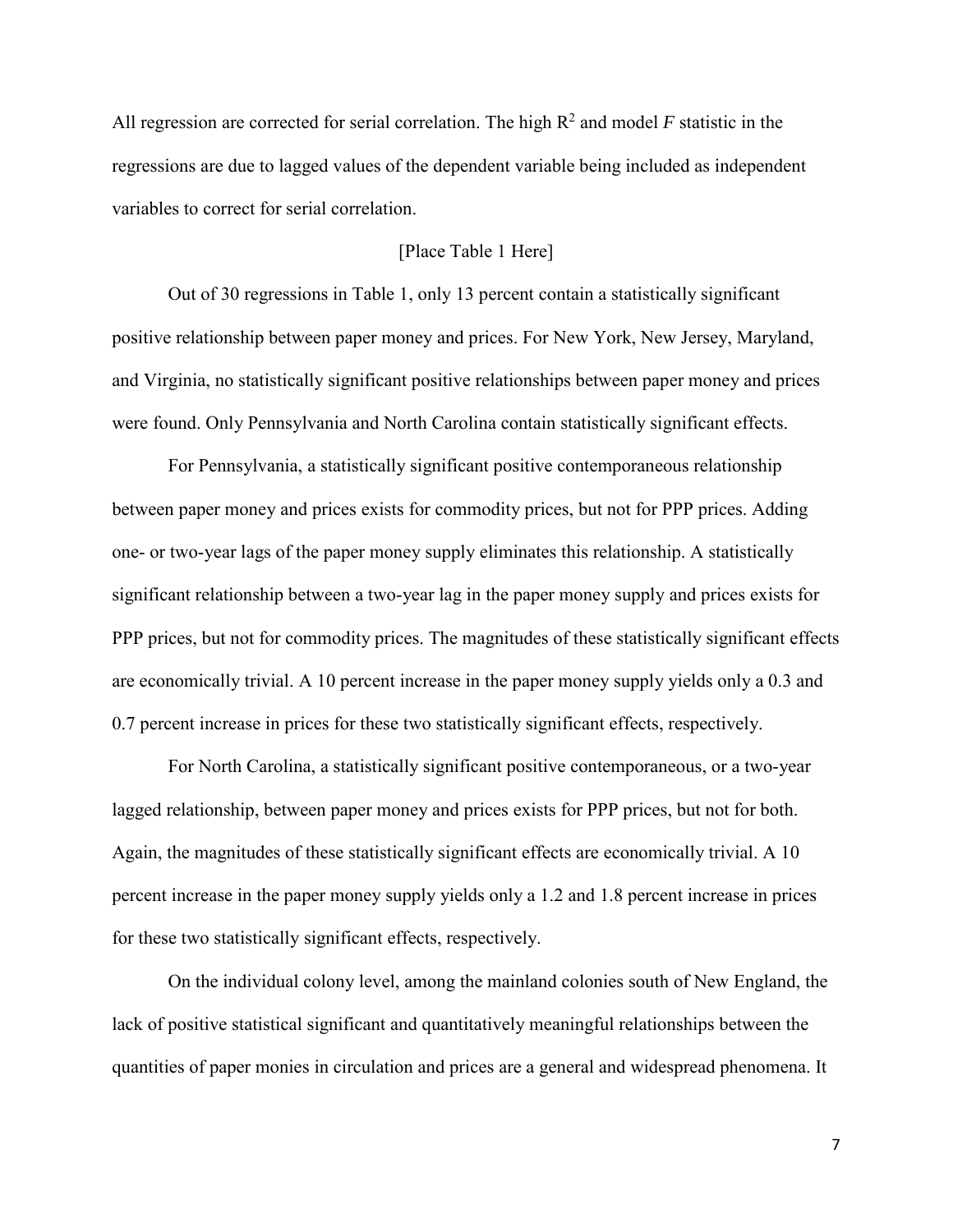is not just confined to the port cities of New York City, Philadelphia, and Charleston.

#### **4 Regional Groupings of Colonies**

 $\overline{\phantom{a}}$ 

Colonies south of New England did not make the paper money of their neighboring colonies a legal tender within their own jurisdictions. Nevertheless, scholars have asserted, based on a few contemporary anecdotal and politically partisan statements, that paper money circulated more or less freely across colonial borders, particularly among New York, New Jersey, and Pennsylvania, and among Maryland and Pennsylvania.<sup>[4](#page-8-0)</sup> One explanation for the lack of a statistical association between paper money supplies and local prices, as shown in Table 1, is that the paper money supply is incorrectly measured. The relevant paper money supply might be the combination of the paper monies of contiguous colonies. Such a combination of paper monies *could* yield a positive statistically significant association of economically relevant magnitudes between local prices and the quantity of paper money in circulation.

I systematically test this hypothesis in Tables 2, 3, and 4. The same specifications, econometric methods, and statistical tests as used in Table 1 are applied in Tables 2, 3, and 4. The data are changed so that the paper money supply is the sum of the paper monies in circulation of the colony grouping listed, and the commodity and PPP price indices are the average of those reported for the colony grouping listed. All commodity price indices are set to 100 in the same year so they are comparable relative values. The face value of all paper monies are adjusted to be in comparable face-value units, see the notes to Table 1.

Table 2 reports colonial groupings among New York, New Jersey, and Pennsylvania. Out

<span id="page-8-0"></span><sup>4</sup> For example, see Brock (1975, pp. 87-89, 92-93, 398; 1992, pp. 89-90, 111-113); Michener (1987, pp. 236, 275). For a debate on the topic and the evidence involved, see Grubb (2006a, pp. 46-47, 63-66; 2006b, pp. 487-489, 491- 497, 504-505); Michener and Wright (2006a, pp. 13, 24-30, 34-37; 2006b, pp. 260-264, 251).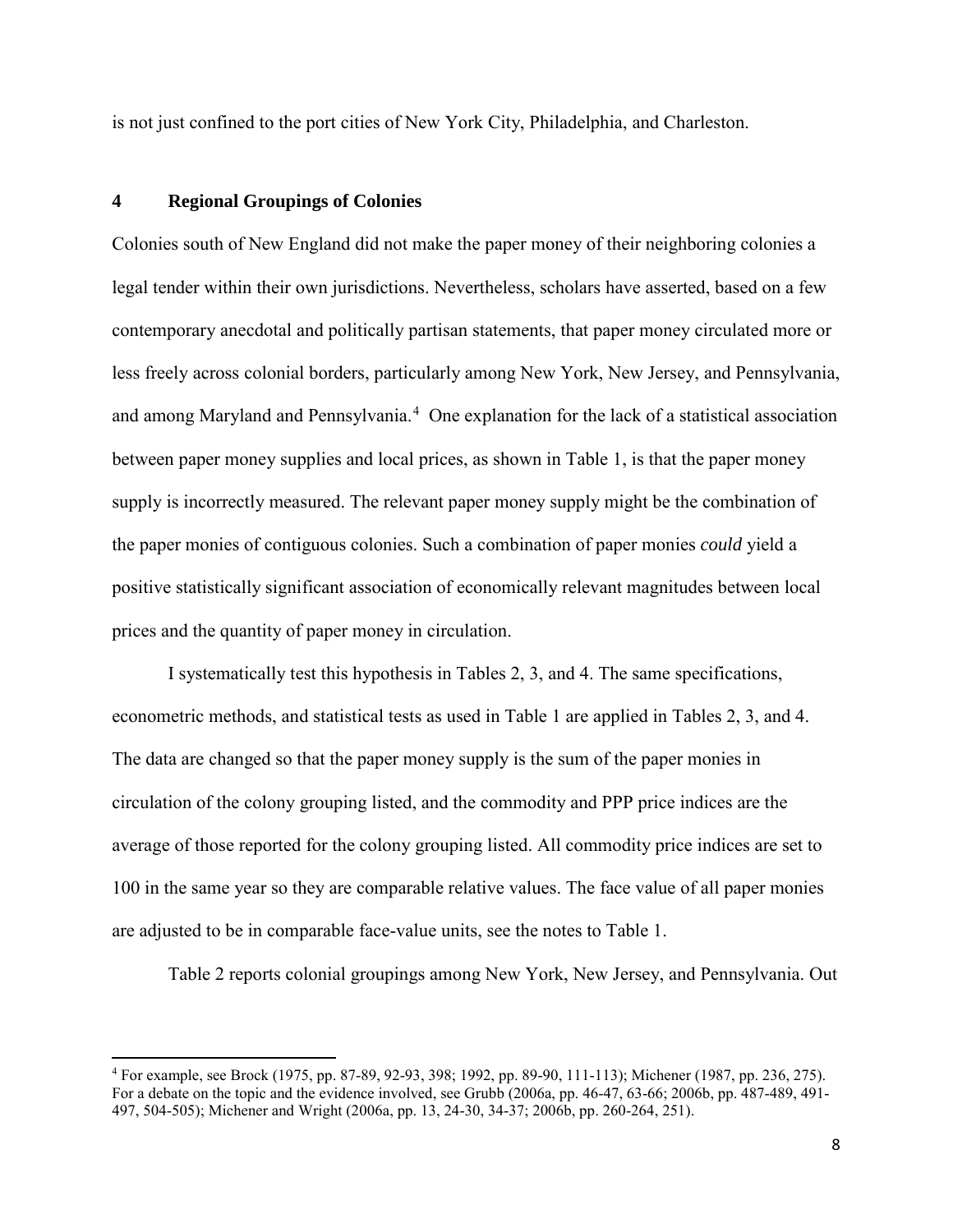of 18 regressions in Table 2, 28 percent contain a statistically significant positive relationship between paper money and prices. As such, a stronger positive, statistically significant, relationship between paper money and prices exists for these colonies when treated as joint monetary units than when treated as individual colonies. This outcome is consistent with some cross-border circulation of paper money among this set of three colonies.

### [Place Table 2 Here]

 For New York and New Jersey treated as one monetary unit, a positive statistically significant relationship only exists between the contemporaneous joint paper money supply and commodity prices. Adding one- or two-year lags of the joint paper money supply eliminates this relationship. The magnitude of this effect is economically trivial. A 10 percent increase in their joint paper money supply yields only a 0.8 percent increase in commodity prices.

 For Pennsylvania and New Jersey treated as one monetary unit, a positive statistically significant relationship exists between the contemporaneous joint paper money supply and commodity prices and PPP prices. Adding one- or two-year lags of the joint paper money supply eliminates this relationship for PPP prices. Adding a one-year lag of the joint paper money supply eliminates this relationship for commodity prices. When lags of up to two years for commodity prices are used, a positive statistically significant relationship exists between the oneyear lag, but not the contemporaneous, joint paper money supply and prices. The magnitudes of these three statistically significant effects are economically trivial. A 10 percent increase in their joint paper money supply yields only a 0.4, 0.4, and 1.3 percent increase in prices, respectively.

 Finally, for New York, New Jersey, and Pennsylvania treated as one monetary unit, a positive statistically significant relationship exists only between the contemporaneous joint paper money supply and commodity prices. Adding one- or two-year lags of the joint paper money

9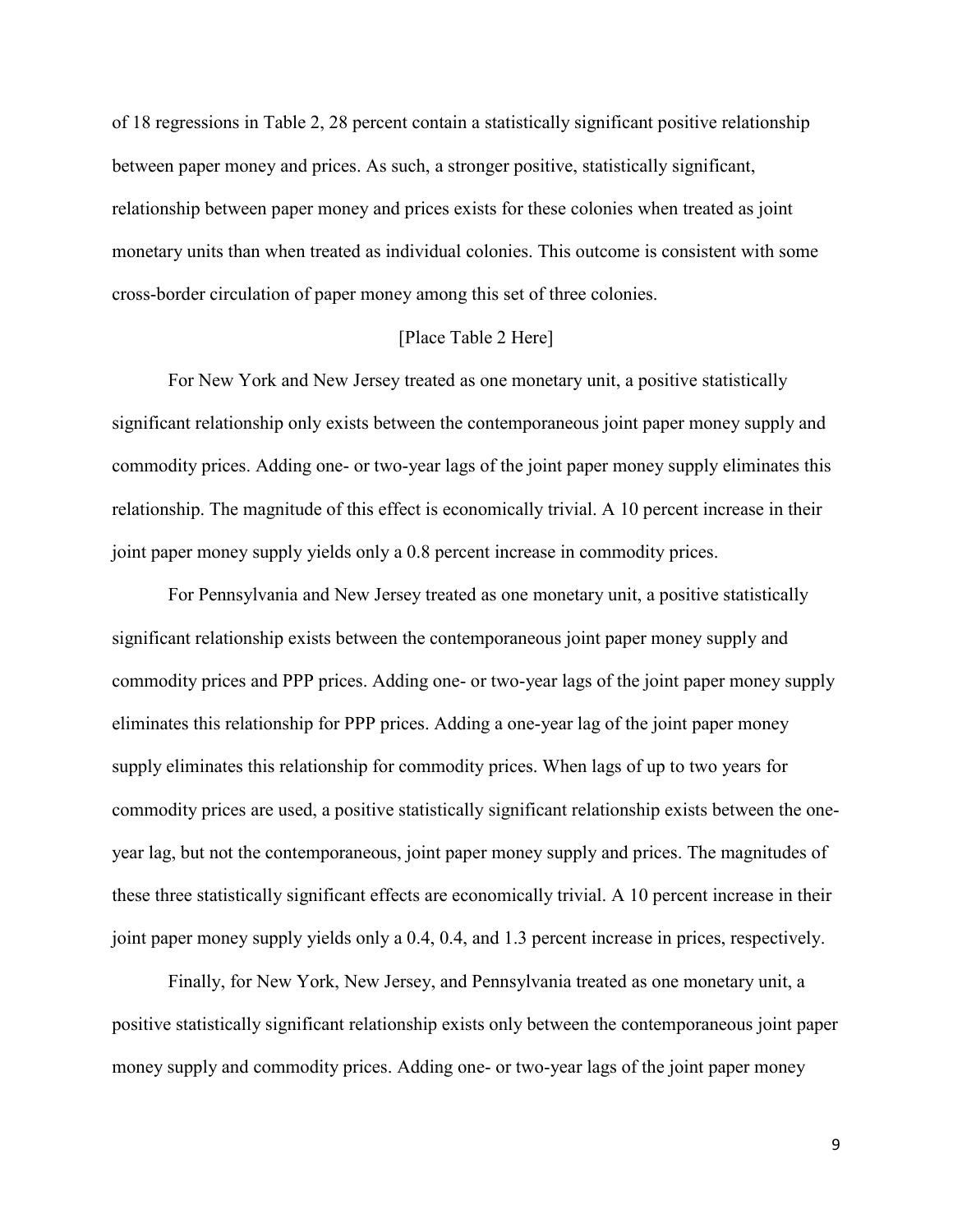supply eliminates this relationship. The magnitude of this effect is economically trivial. A 10 percent increase in their joint paper money supply yields only a 0.5 percent increase in prices.

 The results in Table 2 are consistent with the hypothesis of cross-border circulation of the paper monies among New York, New Jersey, and Pennsylvania. The quantitative impacts, however, are trivial. As such, the irrelevance of cross-border circulation of paper monies among these colonies with regard to the quantity theory of money cannot be rejected with confidence.

Table 3 reports colonial groupings among Maryland, Virginia, and North Carolina. Out of 18 regressions in Table 3, none have a positive statistically significant relationship between paper money and prices. The irrelevance of cross-border circulation of paper monies among these colonies with regard to the quantity theory of money cannot be rejected with confidence.

#### [Place Table 3 Here]

Table 4 reports the remaining colonial groupings among the colonies from New York through Virginia. It starts with the center grouping of Maryland and Pennsylvania, and then expands out by adding contiguous colonies in a sequence that goes from longest time span to shortest time span. Out of 24 regressions in Table 4, only one (4 percent) has a statistically significant positive relationship between paper money and prices. For Maryland and Pennsylvania treated as one monetary unit, and for Maryland, Pennsylvania, and New Jersey treated as one monetary unit, no positive statistically significant relationships exist between their joint paper money supplies and average prices.

#### [Place Table 4 Here]

 For Maryland, Pennsylvania, New Jersey, and New York treated as one monetary unit, a positive statistically significant relationship exists only between contemporaneous joint paper money supplies and average commodity prices. Adding one- or two-year lags of the joint money

10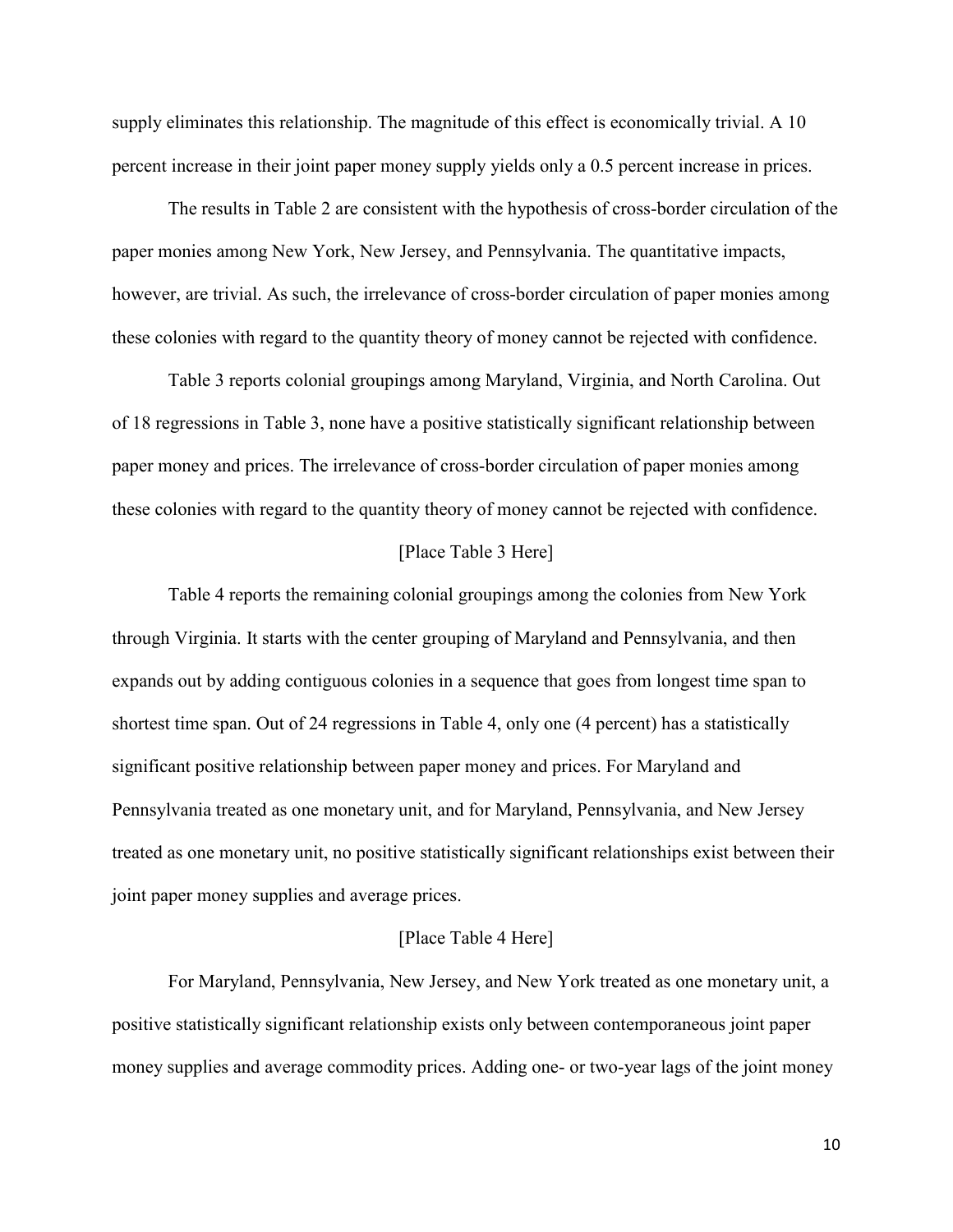supply eliminates this relationship. The magnitudes of this statistically significant effect is economically trivial. A 10 percent increase in their joint paper money supply yields only a 0.4 percent increase in commodity prices.

Finally, for Virginia, Maryland, Pennsylvania, New Jersey, and New York treated as one monetary unit, no positive statistically significant relationships exist between their joint paper money supplies and average prices. In fact, one regression using PPP prices yields a perverse result, namely a statistically significant *negative* relationship between paper money and prices. Again, irrelevance of cross-border circulation of paper monies among these colonies with regards to the quantity theory of money cannot be rejected with confidence.

#### **5 Conclusions**

 $\overline{\phantom{a}}$ 

The lack of statistically significant positive relationships, as well as the lack of any economically relevant magnitudes to the few statistically significant associations, between paper money supplies and prices in the British mainland colonies south of New England is shown to be general and widespread, and not just a few isolated anomalous outcomes.<sup>[5](#page-11-0)</sup> This finding has several implications. First, the spate of studies on colonial paper monies published after 1978 that tried to explain this outcome are not irrelevant exercises.<sup>[6](#page-11-1)</sup> They are addressing a widespread phenomenon and not just some minor and localized event. Second, the statistically positive relationship between paper money and prices found in New England may be the true anomalous outcome (Officer 2005; West 1978, p. 4). More research is needed to make sure that result is not spurious. Third, cross-border circulation of colonial paper monies, if such occurred, was

<span id="page-11-1"></span><span id="page-11-0"></span><sup>5</sup> This results is also not due to constancy in the paper money supply. The data in Appendix Table 1 show that the paper money supplies exhibit considerable magnitude fluctuations throughout the period covered. <sup>6</sup> See fn. 2.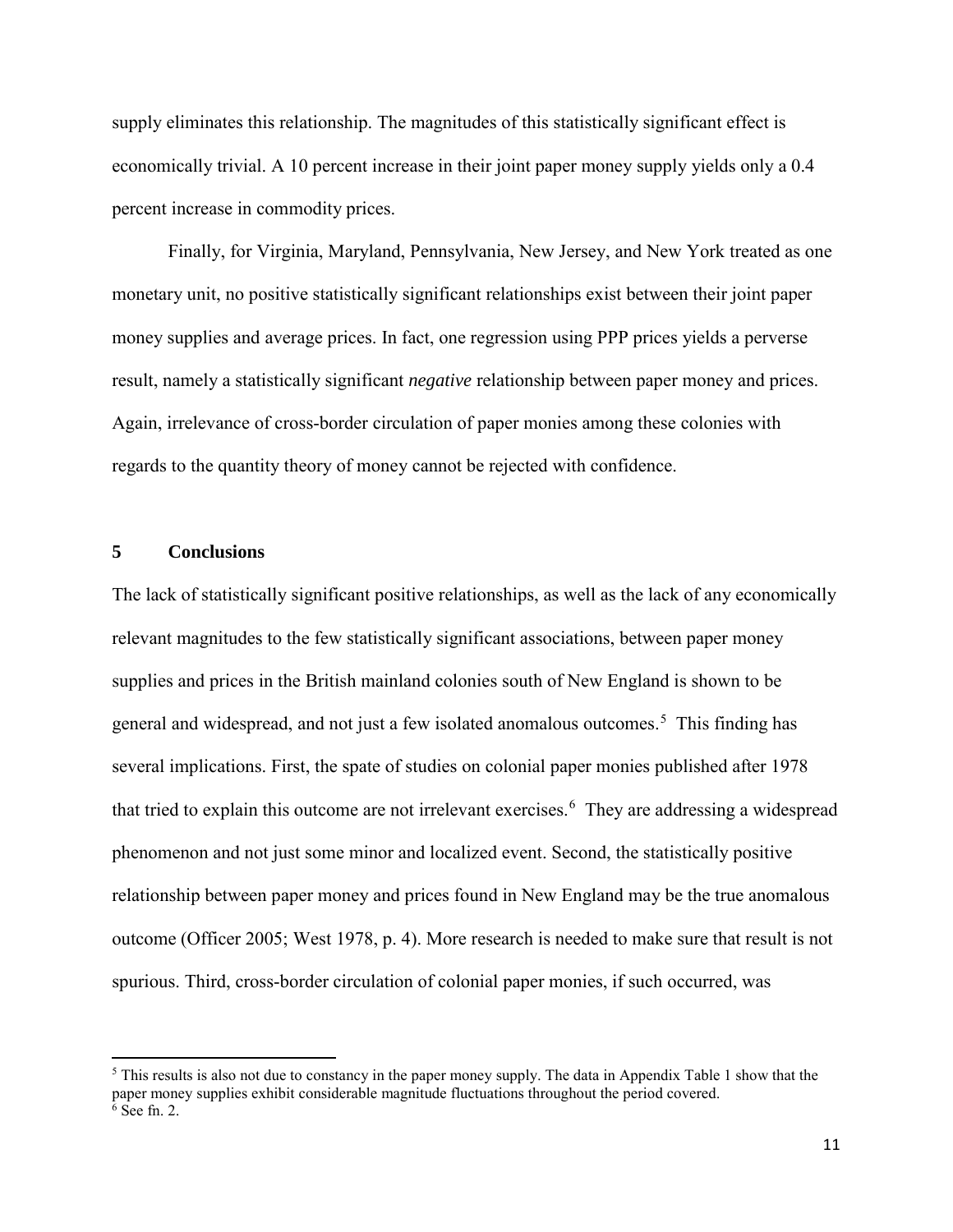economically irrelevant in a quantity-theory-of-money framework. Fourth, colonial legislatures, at least those in mainland colonies south of New England, could apparently emit more or less paper money with impunity, i.e. with little systematic effect on prices or exchange rates. How they were able to do this, and why the British government as well as some pamphleteers and essayists failed to grasp this, needs to be addressed.

 The recent demonstration that purchasing power parity holds between colonies and also holds between England and the colonies indicates that the lack of a statistical, as well as any economically relevant, relationship between paper money and prices in a quantity-theory-ofmoney framework is likely not a problem of poorly measured prices and exchange rates (Grubb 2003, p. 1786; 2005a, p. 1346; 2010, pp. 132-5). The market arbitrage that makes purchasing power parity hold is consistent with quality measures of prices and exchange rates.

That leaves the measurement of money as the primary suspect for the failure of the quantity theory of money as applied to colonial paper monies. The quantity theory of money tells us nothing about the value and performance of colonial paper monies south of New England. To explain the value and performance of these paper monies a different conceptualization and value measurement of these paper monies is needed—different from that implicitly embedded in the quantity-theory-of-money framework. In addition, domestic transactions in colonial America were consummated not just through a paper money medium of exchange, but also through barter structures and occasionally by foreign specie coins. Understanding the relationship between paper money, barter, and coins must be improved before quantity theoretic approaches can reveal meaningful and empirically verifiable patterns in the data (Grubb 2012, West 1978).

12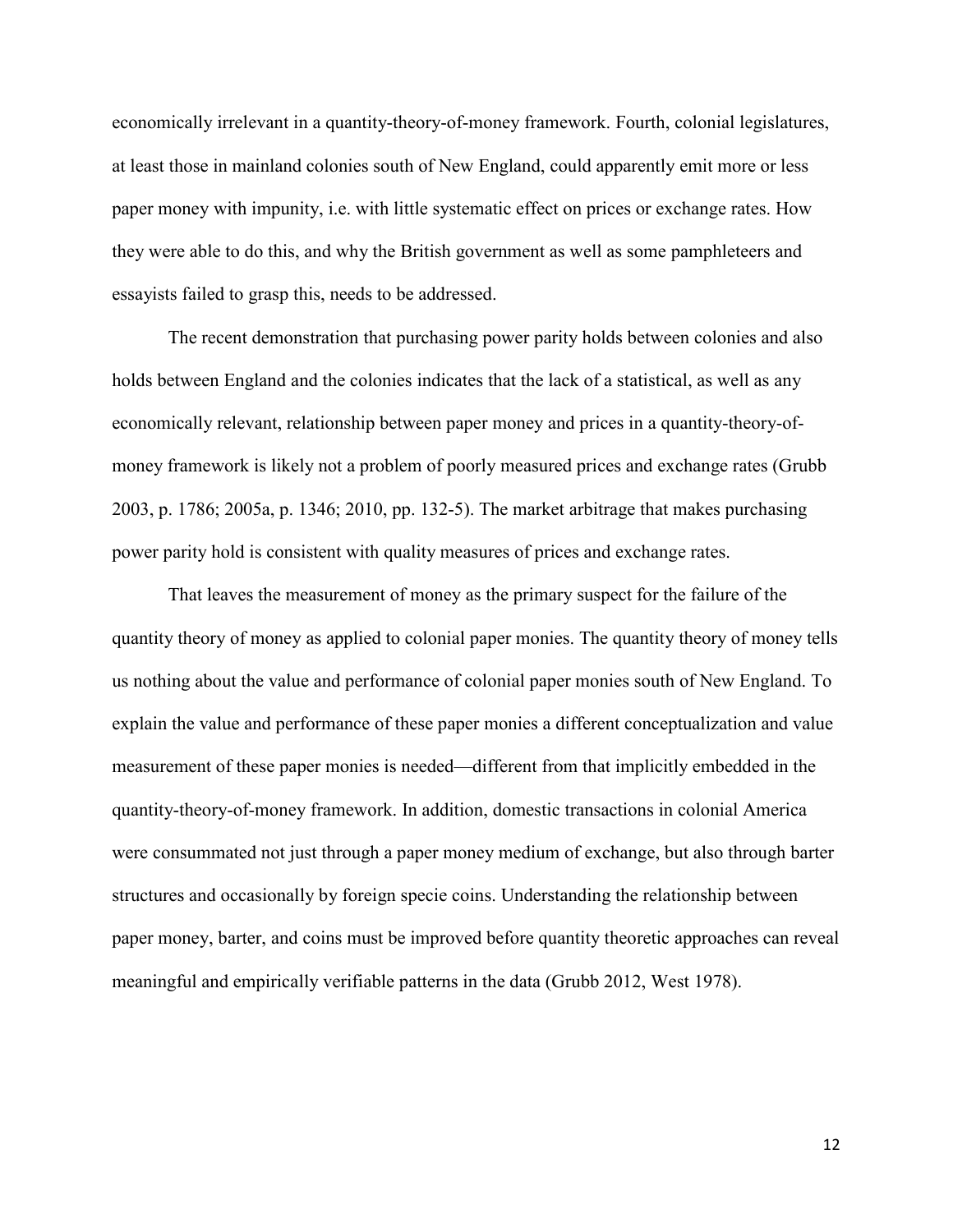# **References**

- Bezanson A, Gray RD, Hussey M (1935) Prices in colonial Pennsylvania. University of Pennsylvania Press, Philadelphia
- Bordo MD (1987) Equation of exchange. In: Eatwell J, Milgate M, Newman P (eds) The New Palgrave: a dictionary of economics, vol. 2. Macmillan, London, pp. 175-177
- Brock LV (1975) The currency of the American colonies, 1700-1764. Arno, New York
- Brock LV (1992) The colonial currency, prices, and exchange rates. Essays in History 34:70-132
- Carter SB, *et al* (eds) (2006) Historical statistics of the United States earliest times to the present millennial edition, volume 5. Cambridge University Press, New York
- Clemens PGE (1980) The Atlantic economy and colonial Maryland's eastern shore. Cornell University Press, Ithaca, NY
- Cole AH (1938) Wholesale commodity prices in the United States, 1700-1861. Harvard University Press, Cambridge, MA
- Fisher I (1912) The purchasing power of money. Macmillan, New York
- Goldberg D (2009) The Massachusetts paper money of 1690. Journal of Economic History 69:1092-1106
- Grubb F (2003) Creating the U.S.-dollar currency union, 1748-1811: a quest for monetary stability or a usurpation of state sovereignty for personal gain? American Economic Review 93:1778-1798
- Grubb F (2004) The circulating medium of exchange in colonial Pennsylvania, 1729-1775: new estimates of monetary composition, performance, and economic growth. Explorations in Economic History 41:329-360
- Grubb F (2005a) State 'currencies' and the transition to the U.S. dollar: reply—including a new view from Canada. American Economic Review 95:1341-1348
- Grubb F (2005b) Two theories of money reconciled: the colonial puzzle revisited with new evidence. NBER Working Paper #11784<http://www.nber.org/papers/w11784>
- Grubb F (2006a) Theory, evidence, and belief—the colonial money puzzle revisited: reply to Michener and Wright. Econ Journal Watch 3:45-72 <http://www.econjournalwatch.org/pdf/EJWCompleteIssueJanuary2006.pdf>
- Grubb F (2006b) Benjamin Franklin and colonial money: a reply to Michener and Wright—yet again. Econ Journal Watch 3:484-510 <http://www.econjournalwatch.org/pdf/EJWCompleteIssueSeptember2006.pdf>
- Grubb F (2010) Testing for the economic impact of the *U.S. Constitution*: purchasing power parity across the colonies versus across the states, 1748-1811. Journal of Economic History 70:118-145
- Grubb F (2012) Chronic specie scarcity and efficient barter: the problem of maintaining an outside money supply in British colonial America. NBER Working Paper #18099 <http://www.nber.org/papers/w18099>
- Grubb F (2014) A new approach to solving the colonial monetary puzzle: evidence from New Jersey, 1709-1775. NBER Working Paper #19903<http://www.nber.org/papers/w19903>
- Grubb F (2015a) Colonial New Jersey's paper money regime, 1709-1775: a forensic accounting reconstruction of the data. Historical Methods 48:13-34
- Grubb F (2015b) Colonial Virginia's paper money regime, 1755-1774: a forensic accounting reconstruction of the data. NBER Working Paper #21785 [http://www.nber.org/papers/w2](http://www.nber.org/papers/w)1785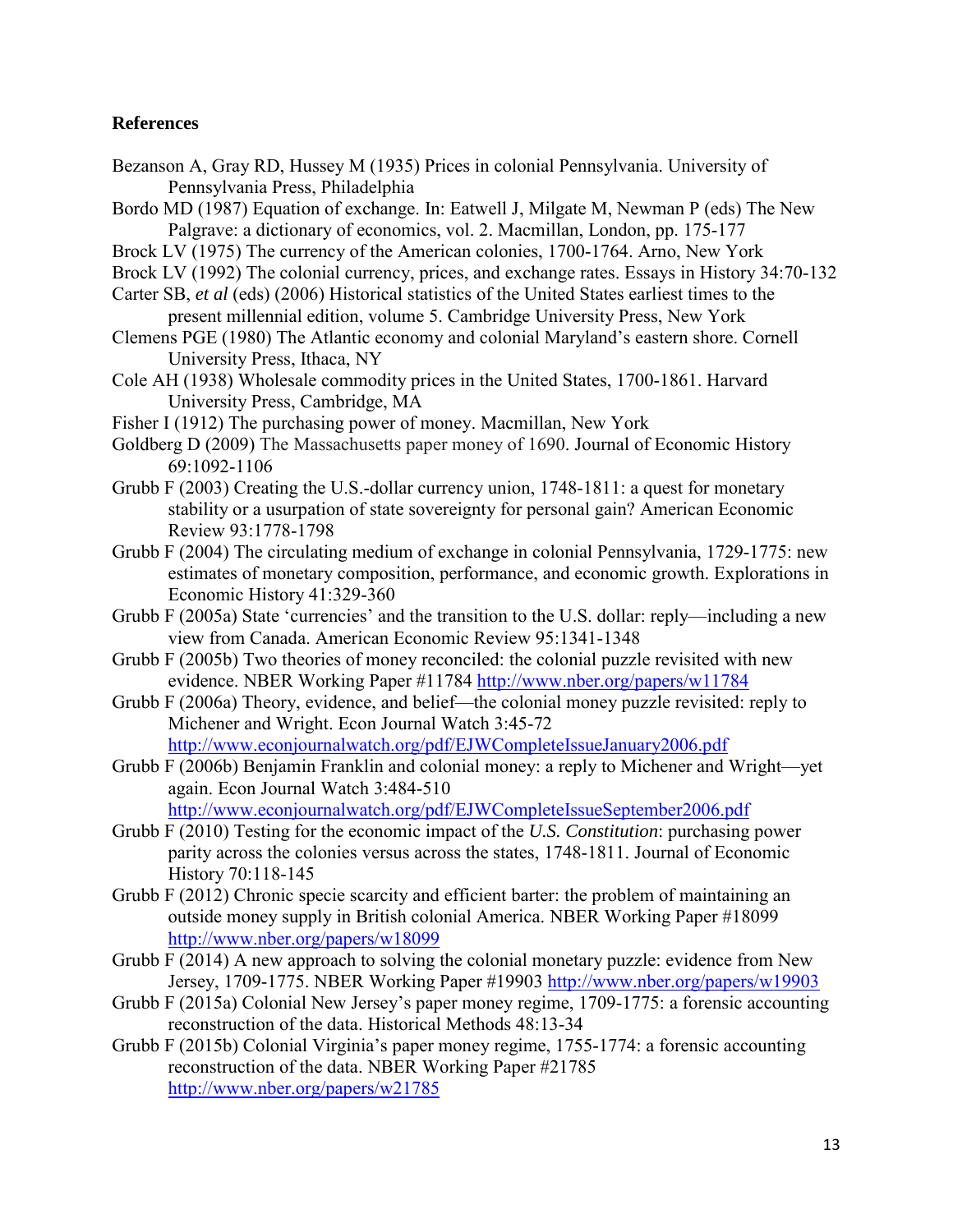- Grubb F (2016) Is paper money just paper money? Experimentation and variation in the paper monies issued by the American colonies from 1690 to 1775. Research in Economic History 32: forthcoming
- Hammond B (1991) Banks and politics in America. Princeton University Press, Princeton, NJ [original 1957]
- Hanson JRII (1979) Money in the colonial American economy: an extension. Economic Inquiry 17:281-286
- McCallum BT (1992) Money and prices in colonial America: a new test of competing theories. Journal of Political Economy 100:142-161.
- McCusker JJ (1978) Money and exchange in Europe and America, 1600-1775. University of North Carolina Press, Chapel Hill, NC
- Michener RW (1987) Fixed exchange rates and the quantity theory in colonial America. Carnegie-Rochester Conference Series on Public Policy 27:233-308
- Michener RW (1988) Backing theories and currencies of eighteenth-century America: a comment. Journal of Economic History 48:682-692
- Michener RW (2015) Redemption theories and the value of American colonial paper money. Financial History Review 22: 315-335
- Michener RW, Wright RE (2005) State "currencies" and the transition to the U.S. dollar: clarifying some conclusions. American Economic Review 95:682-703
- Michener RW, Wright RE (2006a) Miscounting money of colonial America. Econ Journal Watch 3:4-44

<http://www.econjournalwatch.org/pdf/EJWCompleteIssueJanuary2006.pdf>

Michener RW, Wright RE (2006b) Farley Grubb's noisy evasions on colonial money: a rejoinder. Econ Journal Watch 3:251-274

<http://www.econjournalwatch.org/pdf/EJWCompleteIssueMay2006.pdf>

- Newman EP (2008) The early paper money of America. Krause Publications, Iola, WI
- Officer LH (2005) The quantity theory in New England, 1703-1749: new data to analyze an old question. Explorations in Economic History 42:101-121
- Rousseau PL (2006) A common currency: early US monetary policy and the transition to the dollar. Financial History Review 13:97-122
- Rousseau PL (2007) Backing, the quantity theory, and the transition to the U.S. dollar, 1723-1850. American Economics Review 97:266-270
- Rousseau PL, Stroup C (2011) Monetization and growth in colonial New England, 1703-1749. Explorations in Economic History 48:600-613
- Smith B (1985a) Some colonial evidence on two theories of money: Maryland and the Carolinas. Journal of Political Economy 93:1178-1211
- Smith B (1985b) American colonial monetary regimes: the failure of the quantity theory of money and some evidence in favor of an alternative view. Canadian Journal of Economics 18:531-565
- Smith B (1988) The relationship between money and prices: some historical evidence reconsidered. Quarterly Review, Federal Reverse Bank of Minneapolis 12:18-32
- Schumpeter EB (1938) English prices and public finance, 1660-1822. Review of Economics and Statistics 20:21-37
- West RC (1978) Money in the colonial American economy. Economic Inquiry 16:1-15
- Wicker E (1985) Colonial monetary standards contrasted: evidence from the Seven Years' War. Journal of Economic History 45:869-884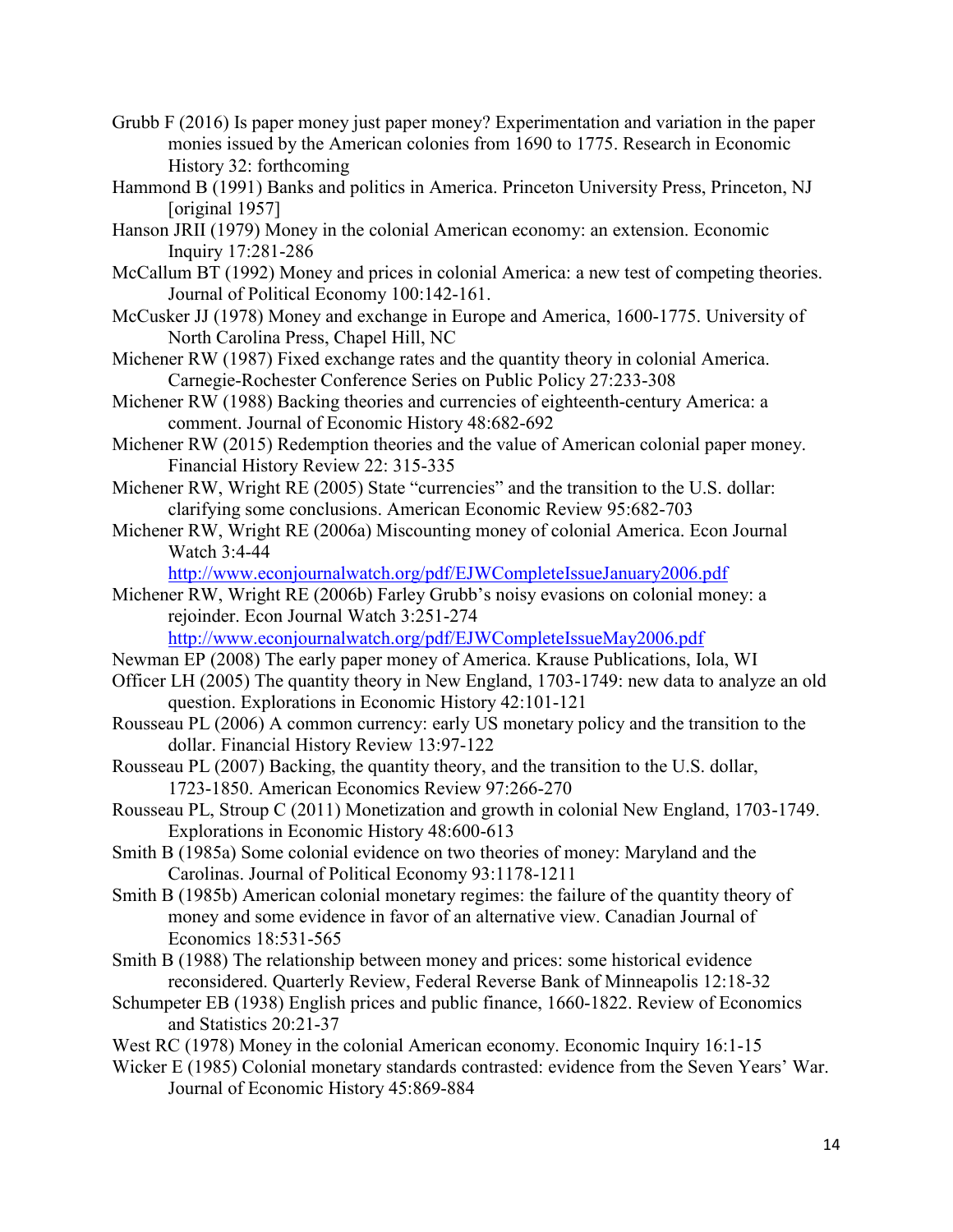| Individual<br>Colonies                                                         |                     |                                                     |                                          |                                          | Lags $N$ $R^2$ | Adjusted | $\boldsymbol{F}$ |
|--------------------------------------------------------------------------------|---------------------|-----------------------------------------------------|------------------------------------------|------------------------------------------|----------------|----------|------------------|
|                                                                                |                     |                                                     |                                          |                                          |                |          |                  |
| New York, 1747-1774<br>$ln(P_{NY})_t$<br>$=$                                   | 0.77<br>(0.63)      | $+ 0.03ln(M_{NY})_t$                                |                                          |                                          | 1              |          | 26 0.59 18.8***  |
| $ln(PX_{NY})_t =$                                                              | 1.02<br>(0.85)      | $+ 0.02ln(M_{NY})_t$<br>(0.03)                      |                                          |                                          | 1              |          | 27 0.49 13.5***  |
| $ln(P_{NY})_t$<br>$=$                                                          | 0.72<br>(0.64)      | $+ 0.08 \ln(M_{\rm NY})_t$<br>(0.05)                | $-0.05\ln(M_{\rm NY})_{t-1}$<br>(0.05)   |                                          | 1              |          | 26 0.59 12.8***  |
| $ln(PX_{NY})_t =$                                                              | 0.95<br>(0.83)      | $+$ 0.08ln(M <sub>NY</sub> ) <sub>t</sub><br>(0.05) | $-0.07ln(M_{\rm NY})_{t-1}$<br>(0.05)    |                                          | 1              |          | 27 0.51 10.0***  |
| $ln(P_{NY})_t$<br>$\hspace*{0.4em} = \hspace*{0.4em}$                          | 0.83<br>(0.61)      | $+ 0.05 \ln(M_{\rm NY})_t$<br>(0.05)                | $+ 0.03ln(M_{NY})_{t-1}$<br>(0.08)       | $-0.07ln(M_{\rm NY})_{t-2}$<br>(0.05)    | 1              |          | 25 0.64 11.5***  |
| $ln(PX_{NY})_t =$                                                              | 0.87<br>(0.91)      | $+ 0.09ln(M_{NY})_t$<br>(0.06)                      | $-0.09\ln(M_{\rm NY})_{t-1}$<br>(0.09)   | $+ 0.02 \ln(M_{\rm NY})_{t-2}$<br>(0.06) | 1              |          | 26 0.49 6.9***   |
| New Jersey, 1709-1774<br>$ln(PX_N)_{t}$ =                                      | (1.07)              | $3.86*** + 0.00 \ln(M_{\rm NJ})_t$<br>(0.00)        |                                          |                                          | 1              |          | 65 0.50 32.9***  |
| $ln(PX_N)_{t}$ =                                                               | 3.88***<br>(1.07)   | $-0.00\ln(M_{\rm NJ})_t$<br>(0.01)                  | $+ 0.01 \ln(M_{\rm NJ})_{t-1}$<br>(0.01) |                                          | 1              |          | 65 0.49 21.8***  |
| $ln(PX_N)_{t}$ =                                                               | (1.05)              | $4.92*** + 0.00ln(M_{\rm NJ})_t$<br>(0.01)          | $+ 0.01 \ln(M_{\rm NJ})_{t-1}$<br>(0.01) | $-0.01\ln(M_{\rm NJ})_{t-2}$<br>(0.01)   | 1              |          | 64 0.49 14.2***  |
| Pennsylvania, 1723-1774<br>$ln(P_{PA})_t$<br>$\hspace{0.1cm} = \hspace{0.1cm}$ | 0.30<br>(0.26)      | + $0.0323\ln(M_{PA})$ <sup>**</sup><br>(0.0153)     |                                          |                                          | 3              |          | 49 0.88 85.6***  |
| $ln(PX_{PA})_t =$                                                              | $1.50***$<br>(0.49) | $+ 0.03ln(MPA)t$<br>(0.02)                          |                                          |                                          | 1              |          | 51 0.57 34.2***  |
| $ln(P_{PA})_t$ =                                                               | $0.64**$<br>(0.26)  | $-0.02\ln(M_{PA})_t$<br>(0.05)                      | $+ 0.06ln(M_{PA})_{t-1}$<br>(0.05)       |                                          | 2              |          | 50 0.85 70.8***  |
| $ln(PX_{PA})_t =$                                                              | (0.50)              | $1.51*** + 0.02\ln(M_{PA})$<br>(0.05)               | $+ 0.01 \ln(M_{PA})_{t-1}$<br>(0.04)     |                                          | 1              |          | 51 0.56 22.4***  |
| $ln(P_{PA})_t$ =                                                               | 0.33<br>(0.28)      | $-0.00\ln(M_{PA})_t$<br>(0.05)                      | $+ 0.04ln(M_{PA})_{t-1}$<br>(0.08)       | $-0.00ln(M_{PA})_{t-2}$<br>(0.05)        | 3              |          | 49 0.87 55.5***  |
| $ln(PX_{PA})_t =$                                                              | (0.51)              | $1.63*** + 0.03 \ln(M_{PA})_t$<br>(0.06)            | $-0.08\ln(M_{PA})_{t-1}$<br>(0.08)       | $+ 0.07 \ln(M_{PA})_{t-2}$ *<br>(0.04)   | 1              |          | 50 0.56 16.8***  |
| Maryland, 1735-1774<br>$ln(P_{MD})_t$<br>$=$                                   | $2.85***$<br>(0.70) | $-0.00ln(MMD)t$<br>(0.01)                           |                                          |                                          | 2              |          | 38 0.34 7.3***   |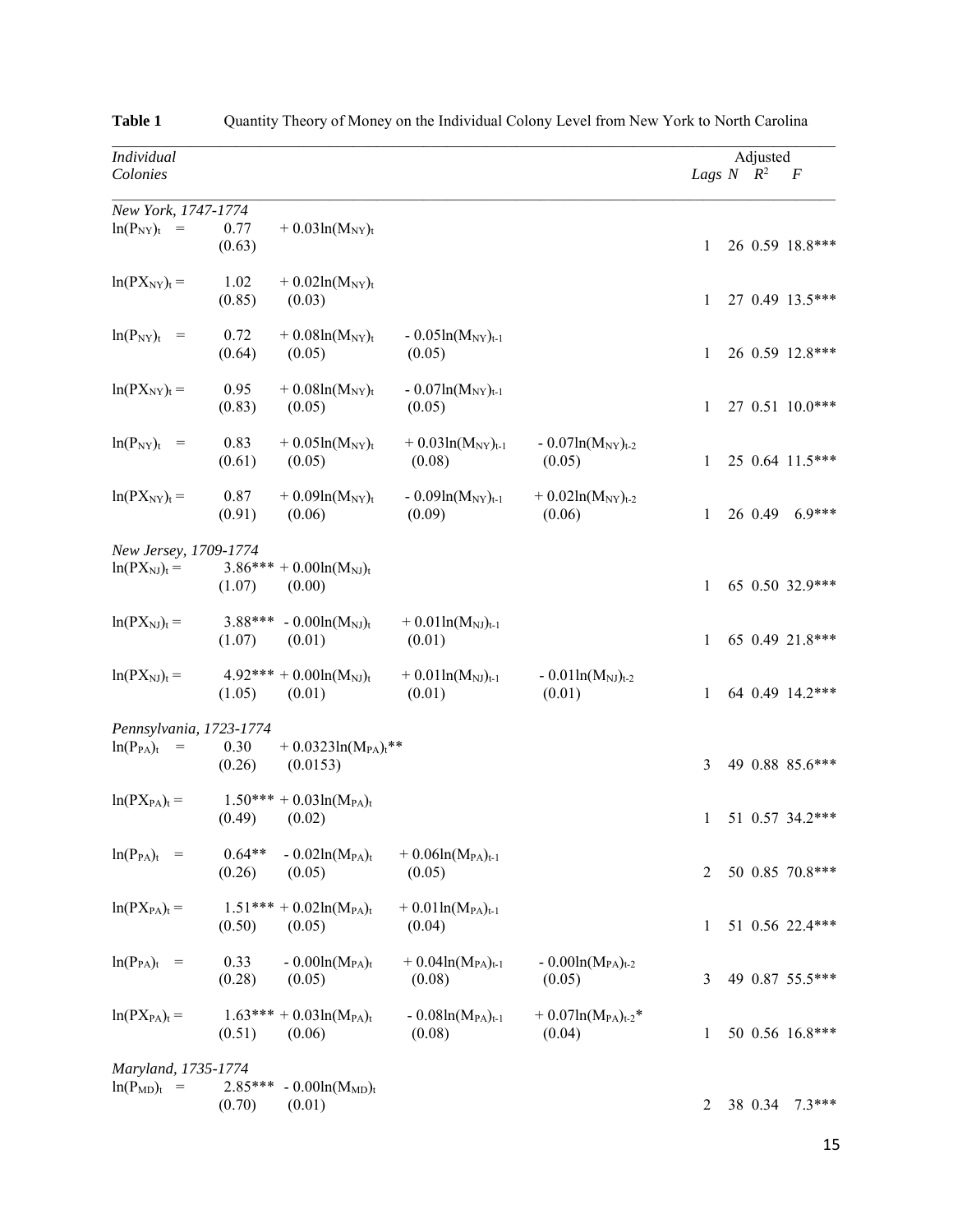| $ln(PX_{MD})_t =$                       | $1.86***$<br>(0.62) | $-0.00\ln(M_{MD})$ t<br>(0.01)                          |                                      |                                         | 1            |             | 39 0.40 13.8*** |
|-----------------------------------------|---------------------|---------------------------------------------------------|--------------------------------------|-----------------------------------------|--------------|-------------|-----------------|
| $ln(P_{MD})_t$ =                        | (0.71)              | $2.85*** + 0.00ln(M_{MD})$ t<br>(0.01)                  | $-0.00ln(M_{MD})_{t-1}$<br>(0.01)    |                                         | 2            | 38 0.33     | $5.5***$        |
| $ln(PX_{MD})_t =$                       | (0.62)              | $1.93*** + 0.00ln(M_{MD})$ t<br>(0.01)                  | $-0.01\ln(M_{MD})_{t-1}$<br>(0.01)   |                                         | 1            | 39 0.40     | $9.4***$        |
| $ln(P_{MD})_t$ =                        | (0.72)              | $2.70*** + 0.00ln(M_{MD})$ t<br>(0.01)                  | $-0.01\ln(M_{MD})_{t-1}$<br>(0.01)   | $+ 0.01 \ln(M_{MD})_{t-2}$<br>(0.01)    | 2            | 38 0.33     | $4.7***$        |
| $ln(PX_{MD})_t =$                       | $1.20**$<br>(0.58)  | $+$ 0.00ln( $M_{MD}$ )t<br>(0.01)                       | $-0.017ln(M_{MD})_{t-1}$<br>(0.012)  | $+ 0.01 \ln(M_{MD})_{t-2}$<br>(0.01)    | 1            |             | 38 0.55 12.3*** |
| Virginia, 1755-1774<br>$ln(P_{VA})_t$ = | (0.52)              | $4.39*** + 0.01 \ln(M_{VA})_t$<br>(0.04)                |                                      |                                         | $\theta$     | 20 0.00 0.1 |                 |
| $ln(PX_{VA})_t =$                       | $1.97*$<br>(0.92)   | $+ 0.01 \ln(M_{VA})_t$<br>(0.03)                        |                                      |                                         | 2            | 18 0.53     | $7.4***$        |
| $ln(P_{VA})_t$ =                        | $4.64***$<br>(0.63) | $-0.10\ln(M_{VA})_t$<br>(0.09)                          | $+ 0.09ln(M_{VA})_{t-1}$<br>(0.08)   |                                         | $\theta$     | 19 0.00 0.7 |                 |
| $ln(PX_{VA})_t =$                       | $2.74**$<br>(1.07)  | $-0.12\ln(M_{VA})_t$<br>(0.11)                          | $+ 0.19 \ln(M_{VA})_{t-1}$<br>(0.15) |                                         | 2            | 17 0.56     | $5.0**$         |
| $ln(P_{VA})_t$ =                        | (0.81)              | $5.22*** + 0.07\ln(M_{VA})$<br>(0.23)                   | $-0.20ln(MVA)t-1$<br>(0.40)          | $+ 0.07 \ln(M_{VA})_{t-2}$<br>(0.17)    | $\mathbf{0}$ | 18 0.00 0.3 |                 |
| $ln(PX_{VA})_t =$                       | $2.02**$<br>(0.91)  | $+ 0.12 \ln(M_{VA})_t$<br>(0.14)                        | $-0.23\ln(M_{VA})_{t-1}$<br>(0.25)   | $+ 0.15 \ln(M_{VA})_{t-2}$<br>(0.11)    | 2            | 18 0.54     | $5.1**$         |
| North Carolina, 1748-1768               |                     |                                                         |                                      |                                         |              |             |                 |
| $ln(PX_{NC})_t =$                       | $1.00*$<br>(0.48)   | $+ 0.12 \ln(M_{NC})$ t <sup>**</sup><br>(0.06)          |                                      |                                         | 1            |             | 20 0.82 45.0*** |
| $ln(PX_{NC})_t =$                       | $1.16**$<br>(0.51)  | $+0.08\ln(M_{NC})$ t<br>(0.07)                          | $+ 0.07ln(M_{NC})_{t-1}$<br>(0.08)   |                                         | 1            |             | 20 0.82 30.0*** |
| $ln(PX_{NC})_t =$                       | (0.51)              | $1.83*** + 0.09 \text{ln}(M_{\text{NC}})_{t}$<br>(0.06) | $-0.02\ln(M_{NC})_{t-1}$<br>(0.08)   | $+ 0.19 \ln(M_{NC})_{t-2}$ **<br>(0.07) | 2            |             | 19 0.86 22.6*** |
|                                         |                     |                                                         |                                      |                                         |              |             |                 |

*Sources*: Bezanson, Gray, and Hussey (1935, p. 433); Brock (1975, pp. 82-3, 346-4, 386-7, 436-7); Carter, *et al* (2006, v. 5, pp. 682-7); Celia and Grubb (2016); Clemens (1980, pp. 226-7); Cole (1938, pp. 120-1); Grubb (2005, p. 35; 2014; 2015a, pp. 15-6; 2015b); McCusker (1978, pp. 163-5, 172-4, 184-6, 202-3, 211-2, 218-9); Schumpeter (1938, p. 35); West (1978, p. 4).

*Notes*: Data are annual. Standard errors are in parentheses under their respective coefficients. The regression specification is taken from West (1978, p. 4). All regressions were run in Stata. Linear interpolated values are used in the data where necessary. Colonies are designated by ' $xx'$ , where NY = New York, NJ = New Jersey, PA = Pennsylvania, MD = Maryland, VA = Virginia, NC = North Carolina.  $M_{XX}$  is the face-value amount of that colony's paper money in circulation, respectively. For Maryland, these numbers are from the MMGp column in Appendix Table B of Grubb (2005b) and from Celia and Grubb (2016). For Virginia, these numbers are from Grubb (2015b),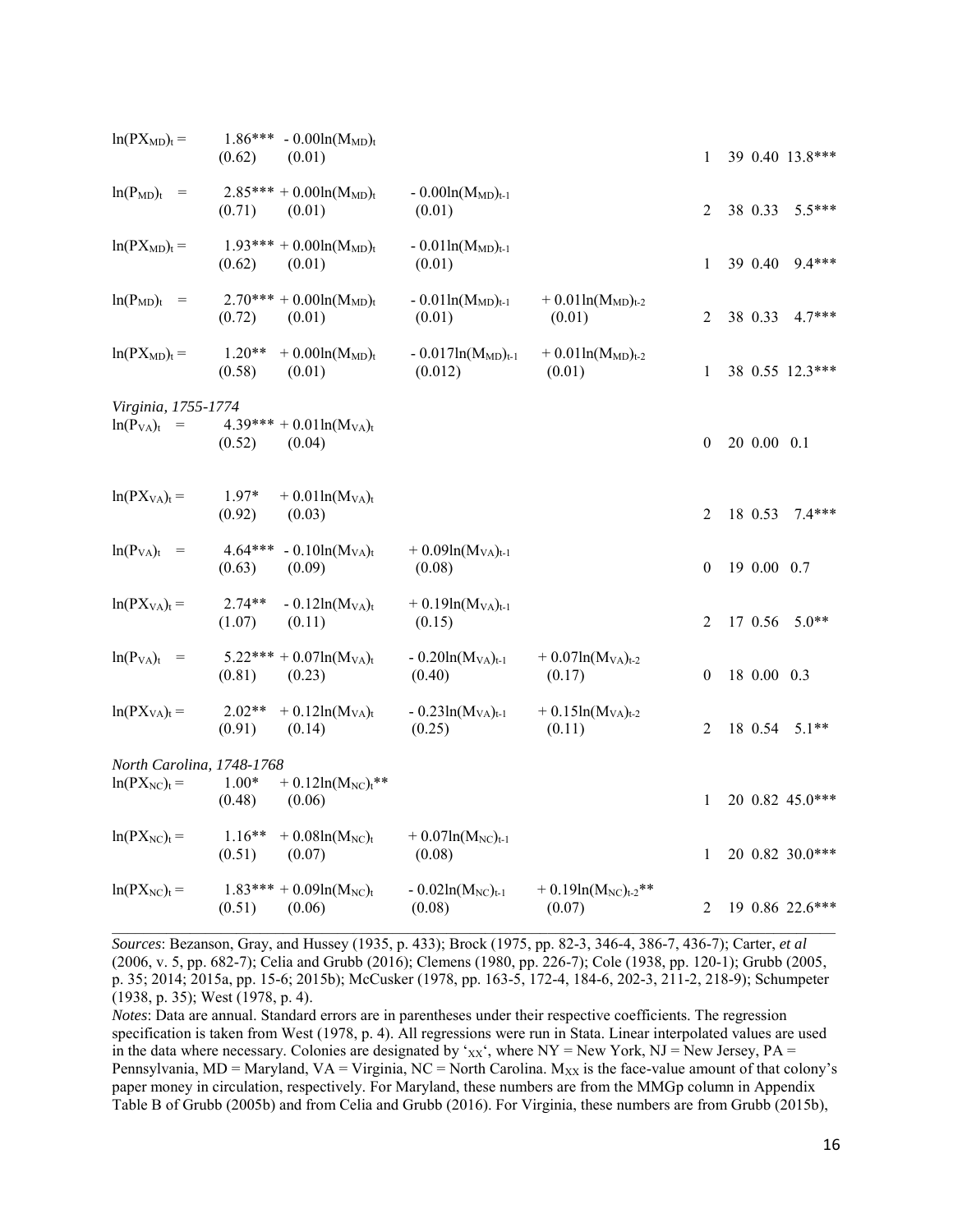and for New Jersey these numbers are from Grubb (2015a). For New York, Pennsylvania, and North Carolina, the numbers are from Brock (1975, pp. 82-3, 346-4, 386-7, 436-7).  $P_{XX}$  = that colony's commodity price index expressed in that colony's paper money unit of account, respectively. Colony-specific commodity price indices do not yet exist for New Jersey and North Carolina. For Maryland, P<sub>MD</sub> is an unweighted price index composed of Talbot and Kent County tobacco, wheat, and corn prices. The raw data are taken from Clemens (1980, pp. 226-7). For Virginia,  $P_{VA}$  is an unweighted price index composed of York and Rappahannock River Basins tobacco prices, York River corn prices, and James River wheat prices. The raw data are taken from Carter, *et al* (2006, v. 5, pp. 682- 7). The commodity price index for Pennsylvania is taken from Bezanson, Gray, and Hussey (1935, p. 433), and the commodity price index for New York is taken from Cole (1938, pp. 120-1). All price indices are converted to 1766 = 100. PX<sub>XX</sub> are alternative purchasing power parity price indices. I construct them as  $ln(PX_{XX})_t = ln(EX_{XX})_t +$  $ln(P_{UK})$ <sub>t</sub> for each colony. P<sub>UK</sub> = a price index of English consumer goods in pounds sterling taken from Schumpeter (1938, p. 35). EX<sub>XX</sub> = the price of sterling bills of exchange drawn on London in each colony's paper money unit-ofaccount. EX is considered the exchange rate of a colony's paper money to pounds sterling. These exchange rates, divided by 100, are taken from McCusker (1978), and for New Jersey form Grubb (2015b). Using  $PX_{\text{NV}}$  adds one more observation year (1747) to the New York data compared with using  $P_{\text{NY}}$ . I converted Virginia's paper money  $(M_{V_A})$  to the face value of the other colonies' paper monies by multiplying its face value by 1.062—0.8 times the face value of Virginia's paper money equal pounds sterling which equals 0.7533 times the face value of the other colonies' paper monies. The same is done to Maryland's post-1765 exchange rate to pounds sterling  $\rm (EX_{MD})$  and to Virginia's exchange rate to pounds sterling  $(EX<sub>VA</sub>)$ . Maryland paper money post-1765 ( $M<sub>MD</sub>$ ) was denominated in Spanish silver dollars. I converted it into Maryland paper money pre-1766 that is denominated in Maryland pounds by multiplying the post-1765 money by 0.2987. One Maryland pound pre-1766 equaled 0.7533 pounds sterling at face value. A Spanish silver dollar equaled 0.225 pounds sterling. All regressions were tested using Durbin's Alternative Test for serial correlation. When the hypothesis of no serial correlation could not be rejected, lags of the dependent variable were added to the specification (coefficients not reported) until Durbin's Alternative Test for serial correlation failed to reject the hypothesis of no serial correlation above the 0.1 level.

\*\*\* Statistically significance above the 0.01 level.

\*\* Statistically significance above the 0.05 level.

\* Statistically significance above the 0.1 level.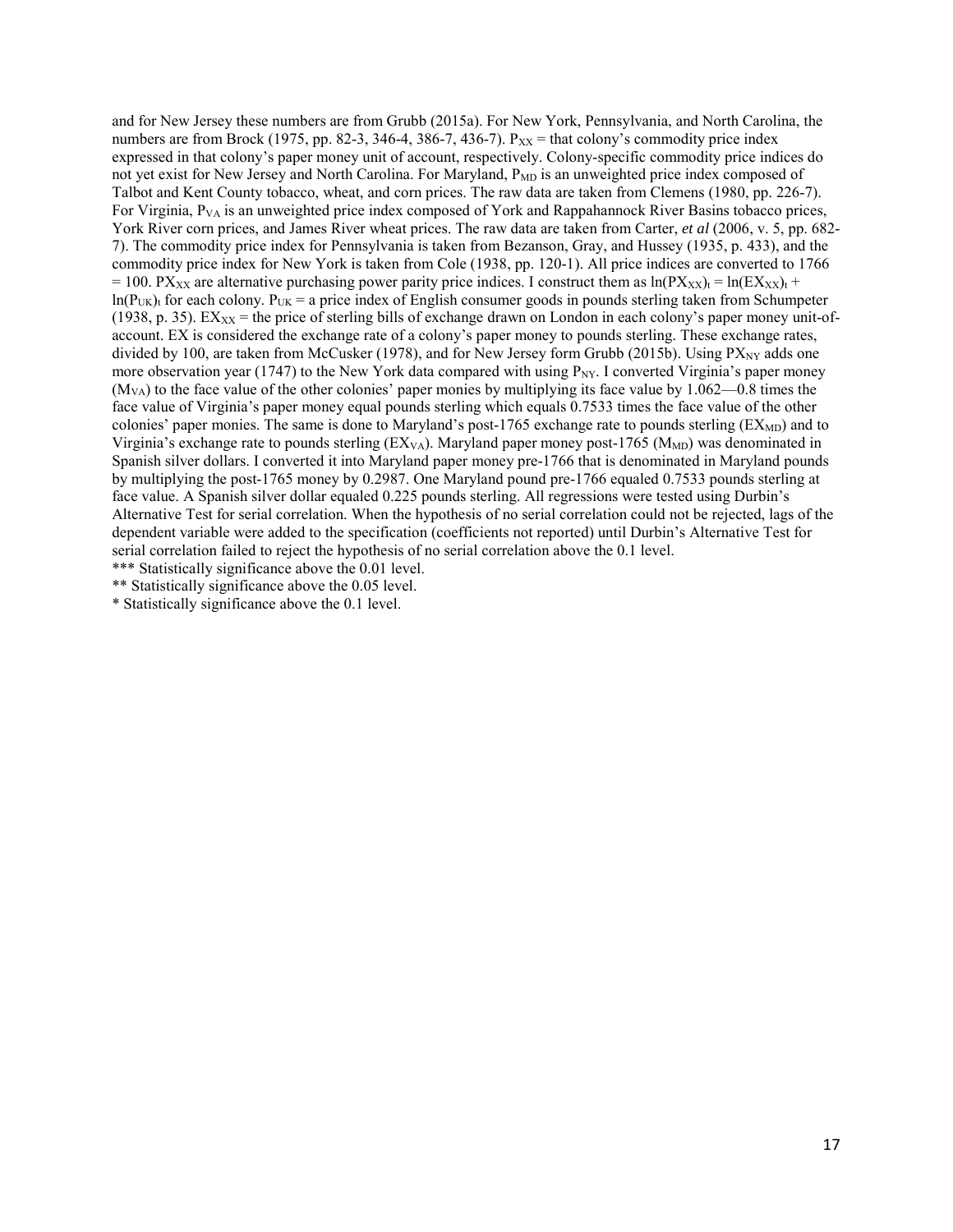| Colony                            |                                                                                                                                                                                  |              | Adjusted           |                 |
|-----------------------------------|----------------------------------------------------------------------------------------------------------------------------------------------------------------------------------|--------------|--------------------|-----------------|
| Groupings                         |                                                                                                                                                                                  |              | Lags $N$ $R^2$ $F$ |                 |
|                                   | New York and New Jersey, 1748-1774                                                                                                                                               |              |                    |                 |
| $ln(P_{NY})_t$                    | $= 0.93*$<br>$+0.08\ln(M_{NY+NJ})$ <sup>**</sup><br>(0.63)<br>(0.03)                                                                                                             | $\mathbf{1}$ |                    | 26 0.67 26.8*** |
|                                   | $ln((PX_{NY+NJ})/2)_t = 1.17 + 0.03ln(M_{NY+NJ})_t$<br>(0.79)<br>(0.03)                                                                                                          | 1            |                    | 26 0.47 12.2*** |
| $ln(P_{NY})_t$                    | $= 0.84$<br>+ $0.11 \text{ln}(M_{NY+NJ})_t$ - $0.03 \text{ln}(M_{NY+NJ})_{t-1}$<br>(0.57)<br>(0.08)<br>(0.07)                                                                    | 1            |                    | 26 0.66 17.3*** |
| $\ln((PX_{NY+NJ})/2)_t = 1.12$    | $+0.06\mathrm{ln}(M_{\mathrm{NY+NJ}})_{\mathrm{t}}$<br>$-0.04\ln(M_{\rm NY+NJ})_{t-1}$<br>(0.08)<br>(0.08)<br>(0.82)                                                             | $\mathbf{1}$ |                    | 26 0.45 7.9***  |
| $ln(P_{NY})_t$                    | $= 0.82$<br>$+ 0.09ln(M_{NY+NJ})_t$<br>$+ 0.01 \ln(M_{\rm NY+NJ})_{t-1}$<br>$-0.04\ln(M_{\text{NY+NJ}})_{t-2}$<br>(0.08)<br>(0.13)<br>(0.08)<br>(0.58)                           | 1            |                    | 25 0.66 12.5*** |
| $\ln((PX_{NY+NJ})/2)_t = 1.09$    | $+0.07\ln(M_{\text{NY+NJ}})_{t}$ - $0.08\ln(M_{\text{NY+NJ}})_{t-1}$<br>$+ 0.03 \ln(M_{NY+NJ})_{t-2}$<br>(0.09)<br>(0.86)<br>(0.15)<br>(0.09)                                    | $\mathbf{1}$ |                    | 25 0.43 5.5***  |
| $ln(P_{PA})_t$                    | Pennsylvania and New Jersey, 1725-1774<br>$= 0.61** + 0.04\ln(M_{PA+NJ})t***$<br>(0.26)<br>(0.01)                                                                                | 2            |                    | 50 0.85 96.3*** |
|                                   | $\ln((PX_{PA+NJ})/2)_t$ = 2.14*** + 0.042ln(M <sub>PA+NJ)t</sub> **<br>(0.55)<br>(0.016)                                                                                         | 2            |                    | 50 0.58 24.0*** |
| $ln(P_{PA})_t$                    | $= 0.66$ **<br>+ $0.00\ln(M_{PA+NJ})_t$ + $0.04\ln(M_{PA+NJ})_{t-1}$<br>(0.26)<br>(0.05)<br>(0.05)                                                                               | 2            |                    | 50 0.85 71.7*** |
| $ln((PX_{PA+NJ})/2)_t$            | $= 2.17*** + 0.01\ln(M_{PA+NJ})$ t + 0.031n(M <sub>PA+NJ)t-1</sub><br>(0.56)<br>(0.06)<br>(0.06)                                                                                 | 2            |                    | 50 0.58 17.8*** |
| $ln(P_{PA})_t$                    | $-0.03\ln(M_{PA+NJ})_t$ + 0.13ln(M <sub>PA+NJ)t-1</sub> **<br>$-0.06\ln(M_{PA+NJ})_{t-2}$ **<br>$= 0.40$<br>(0.27)<br>(0.05)<br>(0.06)<br>(0.03)                                 | 1            |                    | 50 0.85 72.9*** |
|                                   | $ln((PX_{PA+NJ})/2)_t$ = 2.24*** + 0.02ln(M <sub>PA+NJ)</sub> $t$ - 0.00ln(M <sub>PA+NJ)</sub> $_{t-1}$<br>$+ 0.03 \ln(M_{PA+NJ})_{t-2}$<br>(0.06)<br>(0.03)<br>(0.57)<br>(0.08) | 2            |                    | 50 0.57 14.2*** |
| $ln((P_{NY+PA})/2)_t$             | New York, New Jersey, and Pennsylvania, 1748-1774<br>$= 0.76 + 0.05\ln(M_{\text{NY+NJ+PA}})^{**}$<br>(0.50)<br>(0.02)                                                            | 1            |                    | 26 0.71 31.2*** |
| $\ln((PX_{NY+NJ+PA})/3)_t = 1.21$ | $+$ 0.02ln( $M_{\text{NY+NJ+PA}}$ ) <sub>t</sub><br>(0.79)<br>(0.03)                                                                                                             | 1            |                    | 26 0.47 12.1*** |
| $ln((P_{NY+PA})/2)_t$             | $= 0.91$<br>+ $0.02\ln(M_{NY+NJ+PA})_t$ + $0.04\ln(M_{NY+NJ+PA})_{t-1}$<br>(0.60)<br>(0.07)<br>(0.07)                                                                            | 1            |                    | 26 0.70 20.2*** |
| $\ln((PX_{NY+NJ+PA})/3)_t$        | $= 1.19 + 0.04 \ln(M_{NY+NJ+PA})_t$<br>$-0.02\ln(M_{NY+NJ+PA})_{t-1}$<br>(0.80)<br>(0.08)<br>(0.08)                                                                              | 1            | 26 0.45            | $7.8***$        |

# Table 2 Quantity Theory of Money for Middle Colony Groupings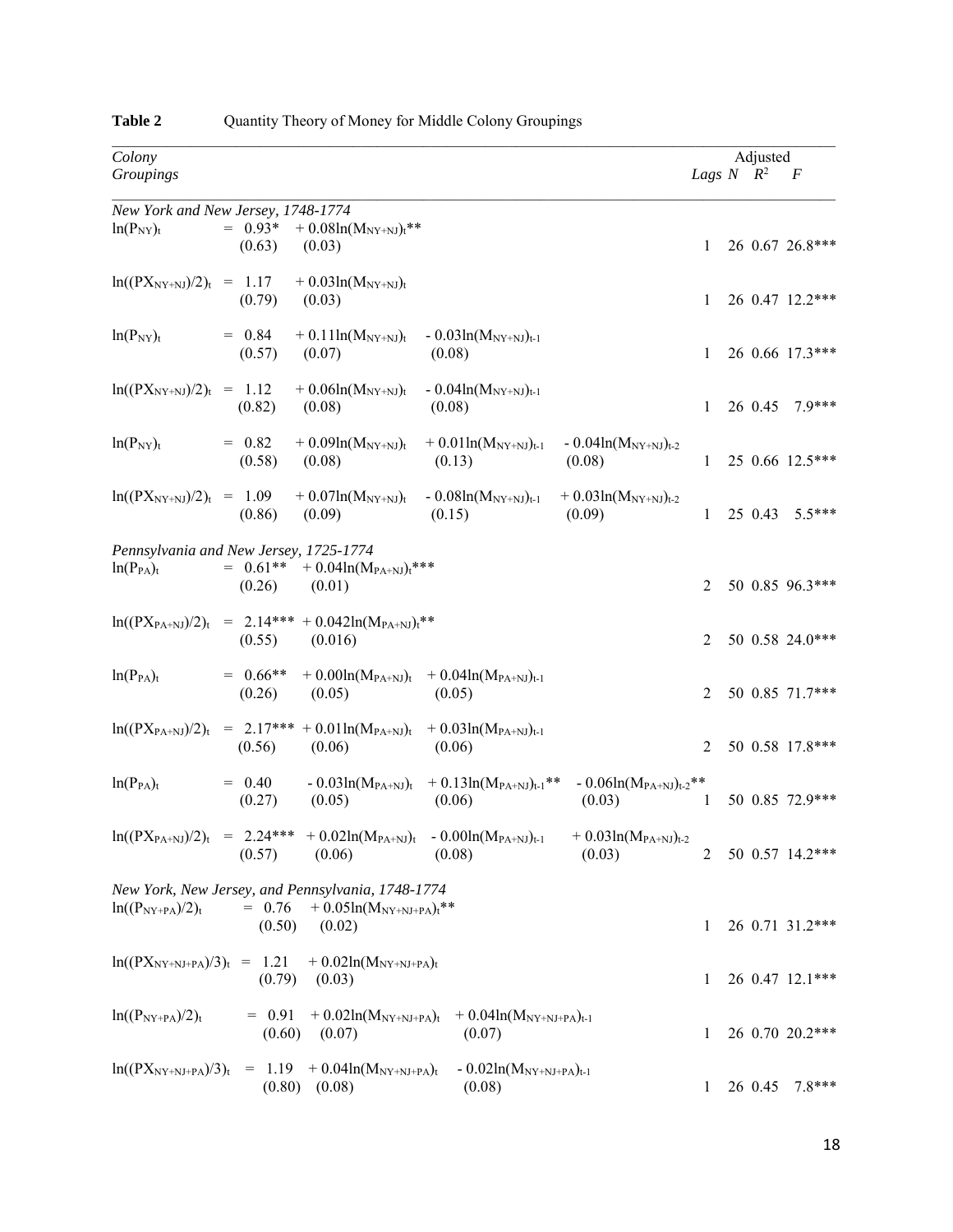| $ln((P_{NY+PA})/2)_t$ | $= 0.87$<br>(0.63) | $-0.01\ln(M_{\rm NY+NJ+PA})$ t<br>(0.09)                               | $+0.10\ln(M_{\rm NY+NJ+PA})_{\rm t\text{-}1}$<br>(0.15) | $-0.04\ln(M_{\text{NY+NJ+PA}})_{t-2}$<br>(0.09) | 25 0.68 13.9*** |         |
|-----------------------|--------------------|------------------------------------------------------------------------|---------------------------------------------------------|-------------------------------------------------|-----------------|---------|
|                       | (0.80)             | $\ln((PX_{NY+NJ+PA})/3)_t = 1.08 + 0.17 \ln(M_{NY+NJ+PA})_t$<br>(0.12) | $-0.31\ln(M_{\rm NY+NJ+PA})_{t-1}$<br>(0.31)            | $+0.18\ln(M_{\rm NY+NJ+PA})_{t-2}$<br>(0.12)    | 25 0.48         | $65***$ |

*Sources*: See the source note to Table 1. *Notes*: See the notes to Table 1.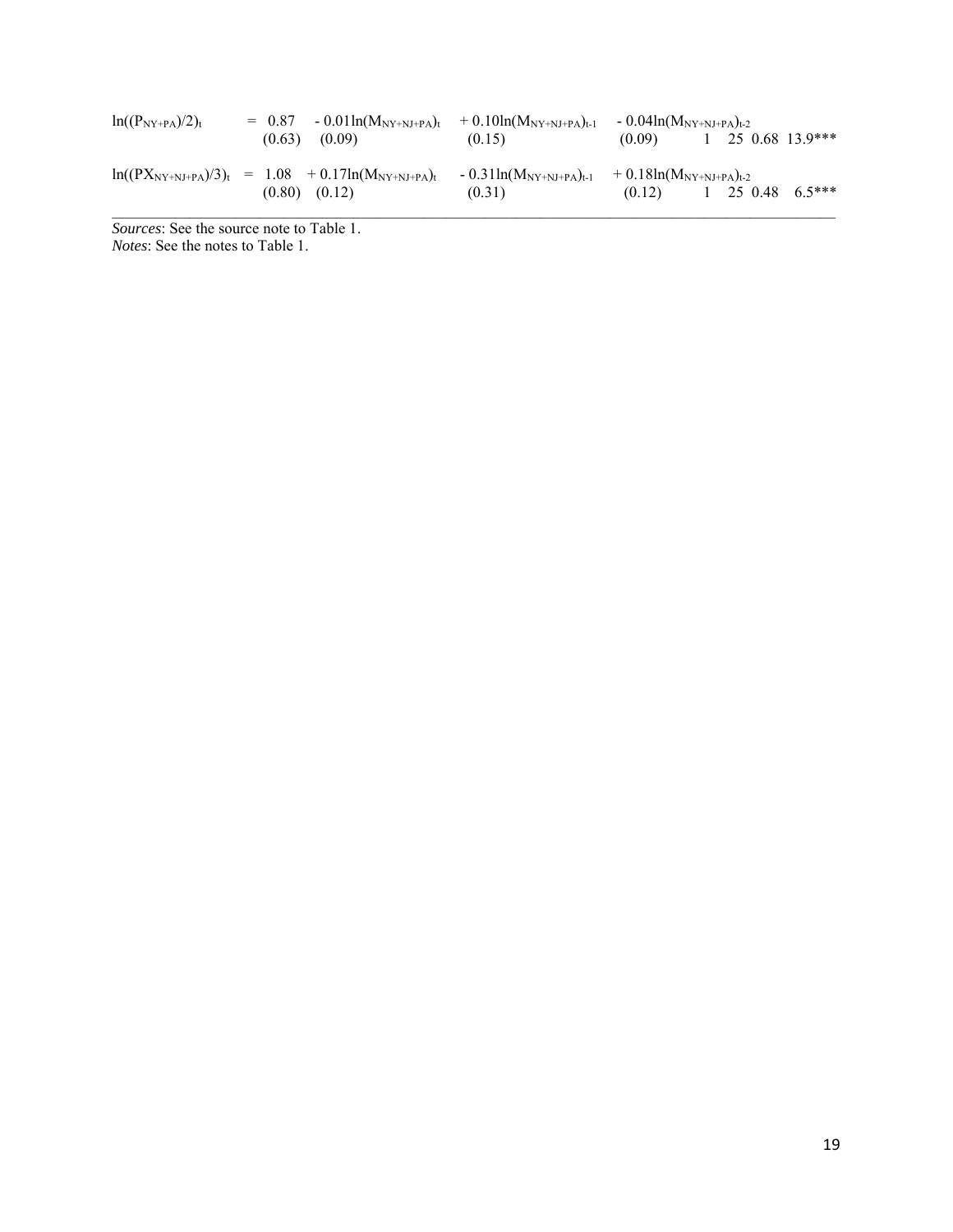| Colony                                                   |                       |                                                                                                      |                                                                                                          |                                                                    |                  | Adjusted           |                     |
|----------------------------------------------------------|-----------------------|------------------------------------------------------------------------------------------------------|----------------------------------------------------------------------------------------------------------|--------------------------------------------------------------------|------------------|--------------------|---------------------|
| Groupings                                                |                       |                                                                                                      |                                                                                                          |                                                                    |                  | Lags $N$ $R^2$ $F$ |                     |
| Maryland and Virginia, 1755-1774                         |                       |                                                                                                      |                                                                                                          |                                                                    |                  |                    |                     |
| $ln((P_{MD+VA})/2)_t$                                    | $= 2.36$<br>(1.39)    | $+ 0.01 \ln(M_{MD+VA})_t$<br>(0.07)                                                                  |                                                                                                          |                                                                    | 1                | 19 0.12 2.2        |                     |
| $\ln((PX_{MD+VA})/2)_t = 3.92**$                         | (1.39)                | $-0.11\ln(M_{MD+VA})$ t <sup>*</sup><br>(0.06)                                                       |                                                                                                          |                                                                    | 1                | 19 0.44            | $8.0***$            |
| $\ln((P_{MD+VA})/2)_t = 4.66**$                          | (0.95)                | - $0.06ln(M_{MD+VA})_t$<br>(0.12)                                                                    | $+ 0.05ln(M_{MD+VA})_{t-1}$<br>(0.09)                                                                    |                                                                    | $\overline{0}$   | 190.0000.2         |                     |
| $\ln((PX_{MD+VA})/2)_t = 3.87**$                         | $(1.48)$ $(0.10)$     | $-0.10\ln(M_{MD+VA})_t$                                                                              | $-0.01\ln(M_{MD+VA})_{t-1}$<br>(0.07)                                                                    |                                                                    | 1                | 19 0.40            | $5.0**$             |
| $ln((P_{MD+VA})/2)_t$                                    | (1.12)                | $= 4.78*** + 0.07ln(MMD+VA)t$<br>(0.15)                                                              | (0.20)                                                                                                   | $-0.22\ln(M_{MD+VA})_{t-1}$ $+0.14\ln(M_{MD+VA})_{t-2}$<br>(0.11)  | $\theta$         | 18 0.00            | 0.6                 |
| $\ln((PX_{MD+VA})/2)_t = 0.71$                           | (2.06)                | $-0.03\ln(M_{MD+VA})_t$<br>(0.11)                                                                    | (0.14)                                                                                                   | + $0.00\ln(M_{MD+VA})_{t-1}$ + $0.05\ln(M_{M+VA})_{t-2}$<br>(0.08) | $\mathbf{1}$     | 18 0.50            | $5.3***$            |
| Virginia and North Carolina, 1755-1768<br>$ln(P_{VA})_t$ | (0.83)                | $= 3.36*** + 0.09ln(MVA+NC)t$<br>(0.07)                                                              |                                                                                                          |                                                                    | $\mathbf{0}$     | 14 0.06 1.9        |                     |
| $\ln((PXVA+NC)/2)t = -0.55 + 0.13\ln(MVA+NC)t$           | (1.88)                | (0.09)                                                                                               |                                                                                                          |                                                                    | 2                |                    | $12 \t0.54 \t5.3**$ |
| $ln(P_{VA})_t$                                           | $= 4.05**$<br>(1.51)  | (0.22)                                                                                               | $-0.09\ln(M_{VA+NC})$ <sub>t</sub> $+0.12\ln(M_{VA+NC})$ <sub>t-1</sub><br>(0.15)                        |                                                                    | $\bf{0}$         | 13 0.00 0.6        |                     |
| $\ln((PXVA+NC)/2)t = 0.70$                               | (1.85)                | (0.15)                                                                                               | $-0.09\ln(M_{VA+NC})$ <sub>t</sub> $+0.21\ln(M_{VA+NC})$ <sub>t-1</sub><br>(0.13)                        |                                                                    | 2                |                    | 12 0.63 5.6**       |
| $ln(P_{VA})_t$                                           | $= 4.96**$<br>(2.07)  | $-0.05\ln(M_{VA+NC})_t$<br>(0.84)                                                                    | $-0.02\ln(M_{VA+NC})_{t-1}$ $+0.03\ln(M_{VA+NC})_{t-2}$<br>(1.43)                                        | (0.64)                                                             | $\mathbf{0}$     | 12 0.00 0.0        |                     |
| $ln((PXVA+NC)/2)t = -0.78 + 0.66ln(MVA+NC)t$             | (2.08)                | (0.48)                                                                                               | $-0.94\ln(M_{VA+NC})_{t-1}$<br>(0.83)                                                                    | $+ 0.43 \ln(M_{VA+NC})_{t-2}$<br>(0.38)                            | 1                |                    | $12 \t0.44 \t3.2**$ |
| $ln((P_{MD+VA})/2)_t$                                    | (0.66)                | Maryland, Virginia, and North Carolina, 1755-1768<br>$= 3.99*** + 0.04\ln(M_{MD+VA+NC})$ t<br>(0.05) |                                                                                                          |                                                                    | $\overline{0}$   | 14 0.00            | 0.7                 |
|                                                          | (0.87)                | $\ln((PX_{MD+VA+NC})/3)_t = 4.84*** + 0.01\ln(M_{MD+VA+NC})_t$<br>(0.07)                             |                                                                                                          |                                                                    | $\bf{0}$         | 14 0.00            | 0.0                 |
| $ln((P_{MD+VA})/2)_t$                                    | $= 4.47***$<br>(0.86) | - $0.15ln(M_{MD+VA+NC})_t$<br>(0.12)                                                                 | $+ 0.15ln(MMD+VA+NC)t-1$<br>(0.09)                                                                       |                                                                    | $\bf{0}$         | 13 0.07            | 1.5                 |
| $\ln((PX_{MD+VA+NC})/3)_t$                               | (0.72)                | (0.10)                                                                                               | = 7.17*** - 0.25ln( $M_{MD+VA+NC}$ ) <sub>t</sub> ** + 0.08ln( $M_{MD+VA+NC}$ ) <sub>t-1</sub><br>(0.08) |                                                                    | $\boldsymbol{0}$ | 13 0.37            | $4.6**$             |

# Table 3 Quantity Theory of Money for Southern Colony Groupings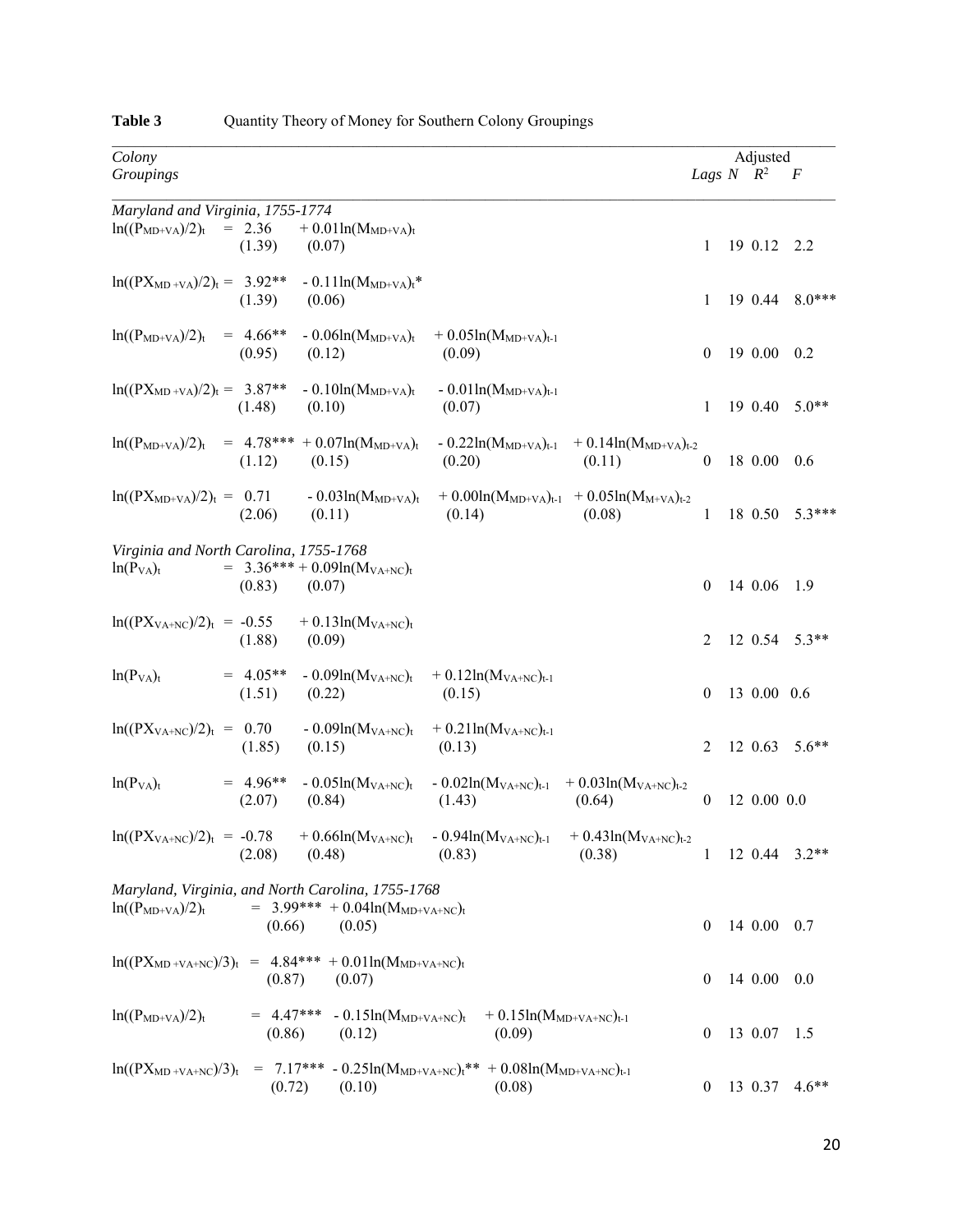| $ln((P_{MD+VA})/2)_t$             | (1.16) | $= 4.16*** + 0.00\ln(M_{MD+VA+NC})$<br>(0.27) | $-0.12\ln(M_{MD+VA+NC})_{t-1}$<br>(0.44) |                                                                | $+0.14\text{ln}(M_{MD+VA+NC})_{t-2}$<br>$(0.21)$ 0 12 0.00 0.8 |
|-----------------------------------|--------|-----------------------------------------------|------------------------------------------|----------------------------------------------------------------|----------------------------------------------------------------|
| $\ln((PX_{MD+VA+NC})/3)_t = 0.34$ | (3.49) | $+0.10\ln(M_{MD+VA+NC})$ t<br>(0.17)          | (0.30)                                   | $-0.24\ln(M_{MD+VA+NC})_{t-1}$ $+ 0.20\ln(M_{MD+VA+NC})_{t-2}$ | 5.2**<br>$(0.14)$ 1 12 0.60                                    |

*Sources*: See the source note to Table 1. *Notes*: See the notes to Table 1.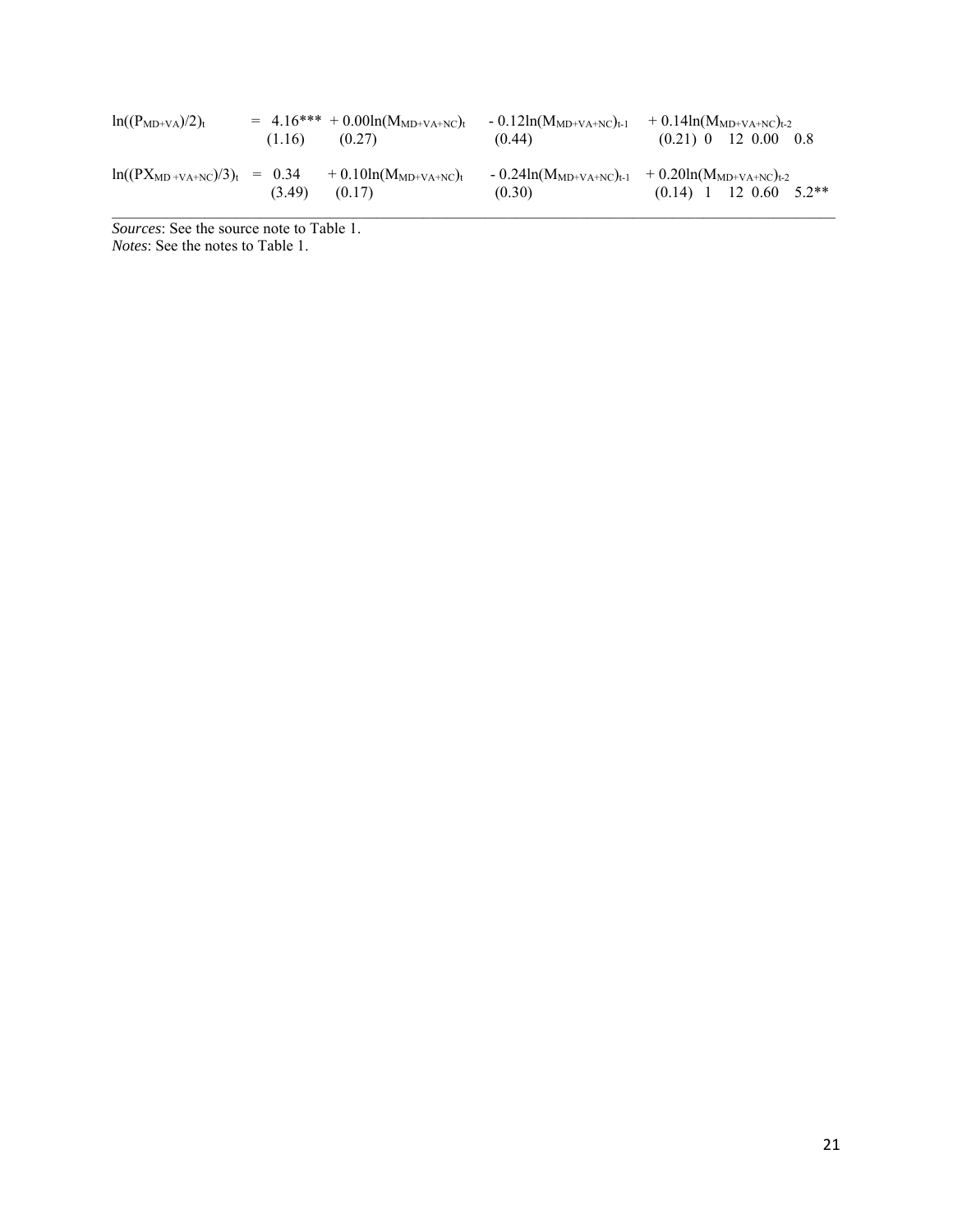| Colony                                                                                                                                                                                   |                    | Adjusted |                   |
|------------------------------------------------------------------------------------------------------------------------------------------------------------------------------------------|--------------------|----------|-------------------|
| Groupings                                                                                                                                                                                | Lags $N$ $R^2$ $F$ |          |                   |
| Maryland and Pennsylvania, 1735-1774                                                                                                                                                     |                    |          |                   |
| $= 0.59$<br>$+$ 0.03ln( $M_{MD+PA}$ )t<br>$ln((P_{MD+PA})/2)_t$<br>(0.52)<br>(0.02)                                                                                                      | 3                  |          | 37 0.68 20.2***   |
| $\ln((PX_{MD+PA})/2)_t = 2.67**$<br>$-0.03\ln(M_{MD+PA})$ t<br>(0.81)<br>(0.03)                                                                                                          | 1                  |          | 39 0.30 9.2***    |
| $= 0.62$<br>- $0.04\text{ln}(M_{MD+PA})_t$<br>$ln((P_{MD+PA})/2)_t$<br>$+ 0.09ln(M_{MD+PA})_{t-1}$<br>(0.51)<br>(0.06)<br>(0.06)                                                         | 3                  |          | 37 0.69 17.0***   |
| $ln((PX_{MD+PA})/2)_t = 2.74*** + 0.02ln(M_{MD+PA})_t$<br>$-0.04\ln(M_{MD+PA})_{t-1}$<br>(0.83)<br>(0.10)<br>(0.10)                                                                      | $\mathbf{1}$       |          | 39 0.28 6.0***    |
| $= 0.89$<br>$+0.00ln(MMD+PA)t$<br>$ln((P_{MD+PA})/2)_t$<br>$-0.06\ln(M_{MD+PA})_{t-1}$ $+0.12\ln(M_{MD+PA})_{t-2}$<br>(0.07)<br>(0.08)<br>(0.53)<br>(0.12)                               | 3                  |          | 37 0.70 15.0***   |
| $\ln((PX_{MD+PA})/2)_t = 1.79** + 0.07ln(M_{MD+PA})_t$<br>$-0.21\ln(M_{MD+PA})_{t-1}$ $+0.14\ln(M_{M+PA})_{t-2}$<br>(0.87)<br>(0.10)<br>(0.18)<br>(0.11)                                 | $\mathbf{1}$       |          | 38 0.38 6.7***    |
| Maryland, Pennsylvania, and New Jersey, 1735-1774<br>$\ln((P_{MD+PA})/2)_t = 0.66$<br>$+$ 0.03ln(M <sub>MD+PA+NJ)t</sub><br>(0.52)<br>(0.02)                                             | 3                  |          | 37 0.68 20.2***   |
| $\ln((PX_{MD+PA+NJ})/3)_t = 2.14** - 0.03ln(M_{MD+PA+NJ})_t$<br>(0.80)<br>(0.15)                                                                                                         | $\mathbf{1}$       |          | 39 0.34 10.0***   |
| $\ln((P_{MD+PA})/2)_t = 0.73$<br>$-0.06\ln(M_{MD+PA+NJ})$ t $+0.09\ln(M_{MD+PA+NJ})$ t-1<br>(0.51)<br>(0.07)<br>(0.07)                                                                   | 3                  |          | 37 0.69 17.0***   |
| $\ln((PX_{MD+PA+NJ})/3)_t$ = 2.35** + 0.03 $\ln(M_{MD+PA+NJ})_t$<br>$-0.11\ln(M_{MD+PA+NJ})_{t-1}$<br>(0.87)<br>(0.18)<br>(0.18)                                                         | $\mathbf{1}$       |          | 39 0.33 7.3***    |
| $= 0.98*$<br>$+ 0.00ln(M_{MD+PA+NJ})_{t} - 0.05ln(M_{MD+PA+NJ})_{t\text{-}1} + 0.10ln(M_{MD+PA+NJ})_{t\text{-}2}$<br>$ln((P_{MD+PA})/2)_t$<br>(0.49)<br>(0.09)<br>(0.16)<br>(0.10)       |                    |          | 3 37 0.69 14.3*** |
| $\ln((PX_{MD+PA+NJ})/3)_t = 1.22$<br>$+0.11\ln(M_{MD+PA+NJ})$ t<br>$-0.24\ln(M_{MD+PA+NJ})_{t-1}$ + 0.22ln(M <sub>MD+PA+NJ)</sub> <sub>t-2</sub><br>(1.00)<br>(0.18)<br>(0.21)<br>(0.18) | $\mathbf{1}$       | 38 0.41  | $7.3***$          |
| Maryland, Pennsylvania, New Jersey, and New York, 1748-1774<br>$= 0.72 + 0.043 \ln(M_{MD+PA+NJ+NY})t^*$<br>$ln((PMD+PA+NY)/3)t$<br>$(0.56)$ $(0.021)$                                    | 1                  |          | 26 0.65 24.3***   |
| $ln((PX_{MD+PA+NJ+NY})/4)_t = 1.01 + 0.02ln(M_{MD+PA+NJ+NY})_t$<br>$(0.80)$ $(0.03)$                                                                                                     | 1                  |          | 26 0.49 13.2***   |
| $ln((PMD+PA+NY)/3)t$<br>$= 0.80$<br>+ $0.02\ln(M_{MD+PA+NJ+NY})_t$ + $0.02\ln(M_{MD+PA+NJ+NY})_{t-1}$<br>(0.62)<br>(0.06)<br>(0.07)                                                      | 1                  |          | 26 0.64 15.6***   |
| $ln((PXMD+PA+NJ+NY)/4)t = 1.01 + 0.06ln(MMD+PA+NJ+NY)t - 0.04ln(MMD+PA+NJ+NY)t-1$<br>$(0.82)$ $(0.09)$<br>(0.09)                                                                         | 1                  | 26 0.47  | $8.5***$          |

# **Table 4** Quantity Theory of Money for Center-Expanding-Out Colony Groupings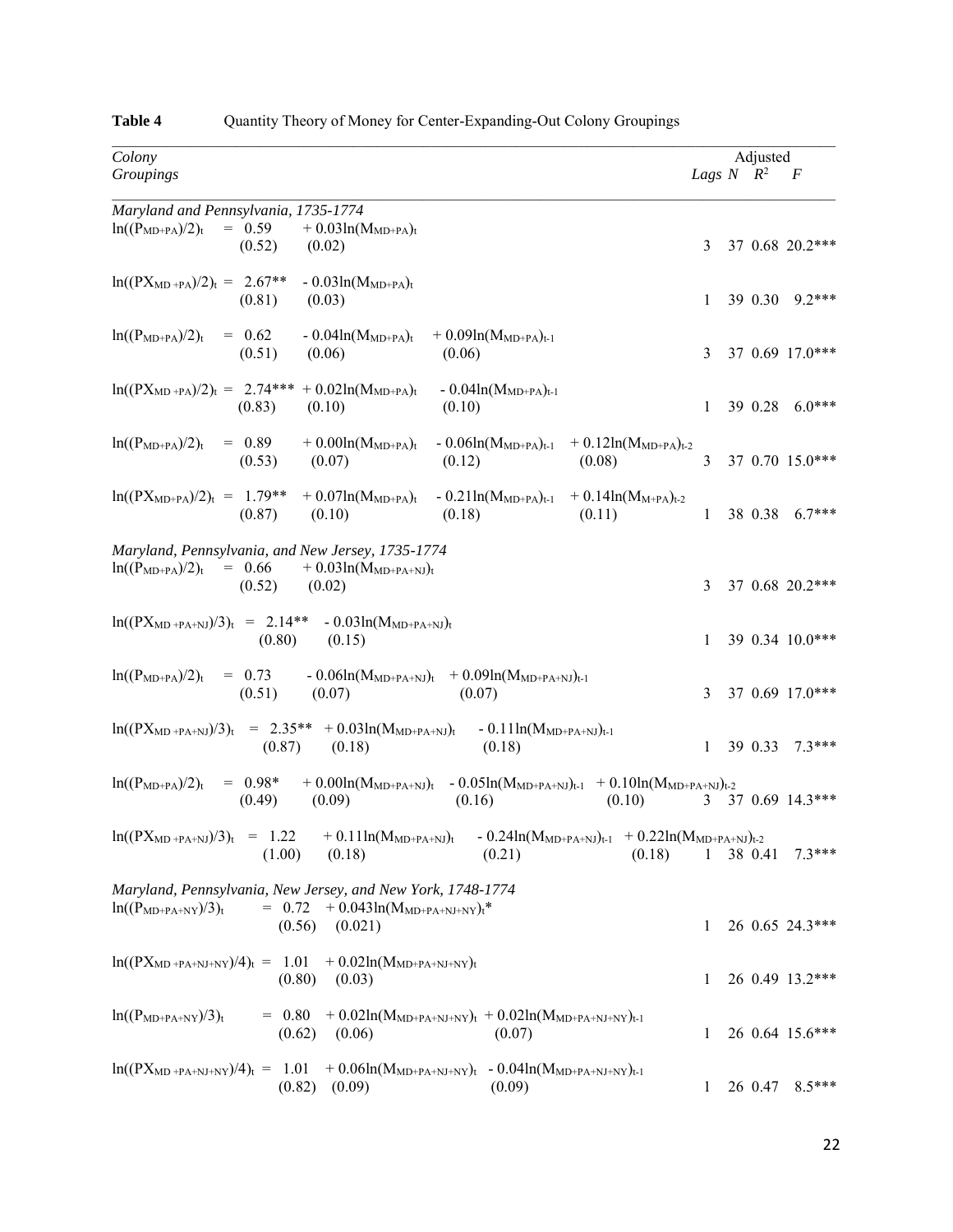| $\ln((P_{MD+PA+NY})/3)_t$                                                                               | $(0.66)$ $(0.09)$ | $= 0.84 + 0.03\ln(M_{MD+PA+NJ+NY})_t + 0.00\ln(M_{MD+PA+NJ+NY})_{t-1} + 0.02\ln(M_{MD+PA+NJ+NY})_{t-2}$                                                  | (0.16) |                                |                                  |              |         | $(0.10)$ 1 25 0.61 10.6*** |
|---------------------------------------------------------------------------------------------------------|-------------------|----------------------------------------------------------------------------------------------------------------------------------------------------------|--------|--------------------------------|----------------------------------|--------------|---------|----------------------------|
| $\ln((PX_{MD+PA+NJ+NY})/4)_t = 0.83 + 0.20 \ln(M_{MD+PA+NJ})_t$                                         | $(0.81)$ $(0.13)$ |                                                                                                                                                          | (0.22) | $-0.36\ln(M_{MD+PA+NJ})_{t-1}$ | $+ 0.20 \ln(M_{MD+PA+NJ})_{t-2}$ |              |         | $(0.13)$ 1 25 0.51 7.3***  |
| Virginia, Maryland, Pennsylvania, New Jersey, and New York, 1755-1774<br>$\ln((P_{VA+MD+PA+NY})/4)_t =$ | $(1.06)$ $(0.04)$ | 1.35 $+0.01\ln(M_{VA+MD+PA+NJ+NY})$ t                                                                                                                    |        |                                |                                  | $\mathbf{1}$ | 19 0.43 | $7.8***$                   |
| $\ln((PX_{VA+MD+PA+NJ+NY})/5)_t = 4.53*** - 0.12 \ln(M_{VA+MD+PA+NJ+NY})_t*$                            | $(1.51)$ $(0.06)$ |                                                                                                                                                          |        |                                |                                  | 1            |         | 19 0.44 8.1***             |
| $\ln((P_{VA+MD+PA+NY})/4)_t =$                                                                          | $(1.27)$ $(0.10)$ | 1.88 - 0.06ln( $M_{VA+MD+PA+NJ+NY}$ ) <sub>t</sub> + 0.07ln( $M_{VA+MD+PA+NJ+NY}$ ) <sub>t-1</sub>                                                       |        | (0.09)                         |                                  | $\mathbf{1}$ |         | 19 0.42 5.3**              |
| $ln((PXVA+MD+PA+NJ+NY)/5)t = 4.57** -0.12ln(MVA+MD+PA+NJ+NY)t + 0.01ln(MVA+MD+PA+NJ+NY)t-1$             | (1.62)            | (0.11)                                                                                                                                                   |        | (0.09)                         |                                  | $\mathbf{1}$ |         | $190.405.1**$              |
| $\ln((P_{VA+MD+PA+NY})/4)_t =$                                                                          | (1.43)            | 2.10 - $0.08\ln(M_{VA+MD+PA+NJ+NY})_t$ + $0.10\ln(M_{VA+MD+PA+NJ+NY})_{t-1}$<br>(0.15)<br>- $0.03ln(M_{\mathrm{VA}+MD+PA+NJ+NY})_{t\text{-}2}$<br>(0.13) |        | (0.24)                         |                                  |              |         | $1 \t18 \t0.27 \t2.5*$     |
| $ln((PXVA+MD+PA+NJ+NY)/5)t = 1.47 + 0.07ln(MVA+MD+PA+NJ+NY)t - 0.26ln(MVA+MD+PA+NJ+NY)t-1$              | (1.95)            | (0.16)<br>$~~+0.19ln(M_{\rm VA+MD+PA+NJ+NY})_{t\text{-}2}$<br>(0.12)                                                                                     |        | (0.23)                         |                                  |              |         | $1 \t18 \t0.54 \t6.0***$   |

*Sources*: See the source note to Table 1.

*Notes*: See the notes to Table 1. The complete grouping of New York through North Carolina was not estimated because of reduced degrees of freedom.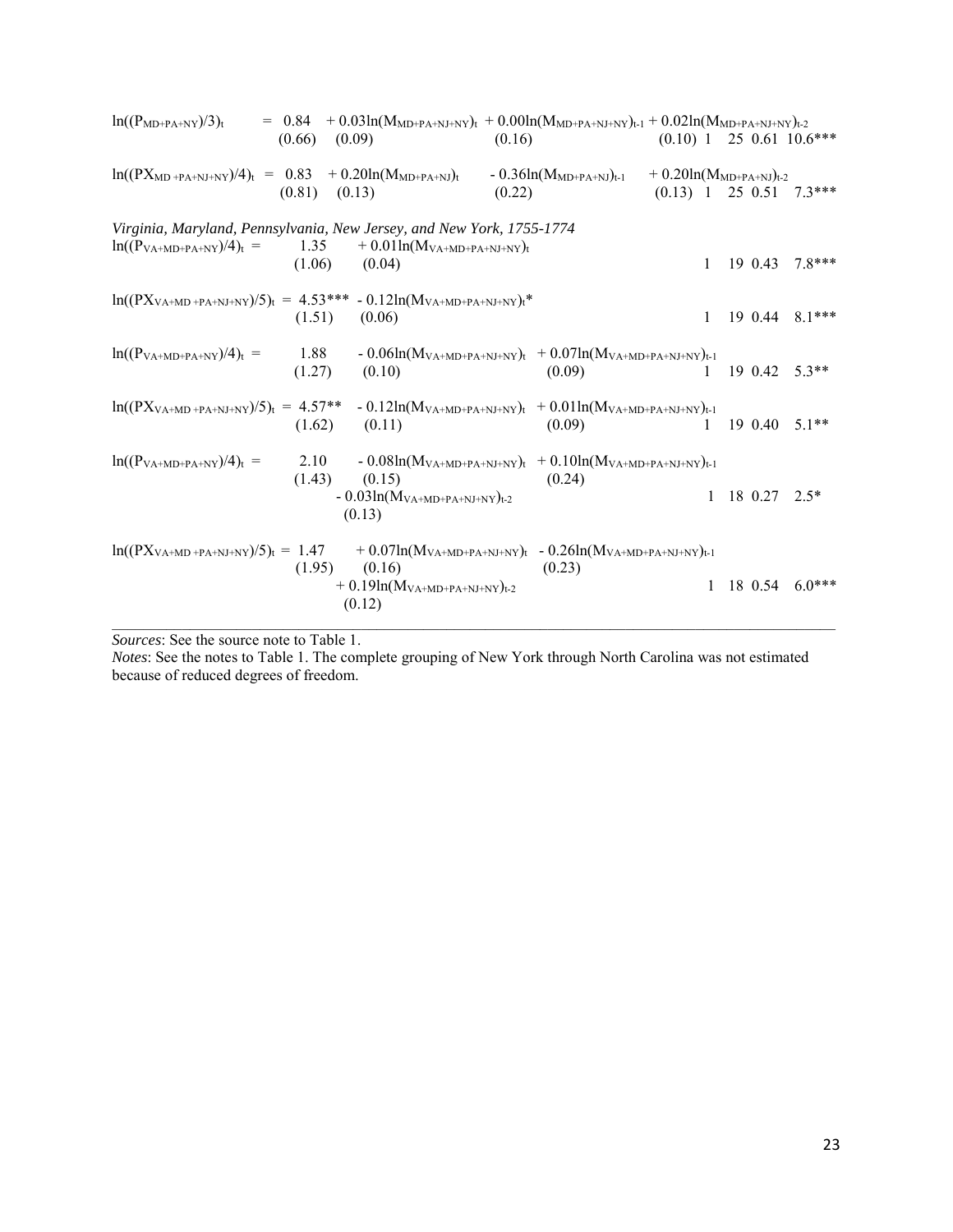| Appendix Table 1. |  |  | Data File |  |
|-------------------|--|--|-----------|--|
|-------------------|--|--|-----------|--|

| Year | MNJ    | MPA    | MMD    | <b>MVA</b> | MNC | MNY | PPA      | PNY | <b>PMD</b> | <b>PVA</b> | EXNJ     | EXNC |
|------|--------|--------|--------|------------|-----|-----|----------|-----|------------|------------|----------|------|
|      |        |        |        |            |     |     |          |     |            |            |          |      |
| 1709 | 2,542  |        |        |            |     |     |          |     |            |            | 1.50     |      |
| 1710 | 2,236  |        |        |            |     |     |          |     |            |            | $1.50\,$ |      |
| 1711 | 4,962  |        |        |            |     |     |          |     |            |            | 1.50     |      |
| 1712 | 3,852  |        |        |            |     |     |          |     |            |            | $1.50\,$ |      |
| 1713 | 2,995  |        |        |            |     |     |          |     |            |            | 1.50     |      |
| 1714 | 3,253  |        |        |            |     |     |          |     |            |            | 1.50     |      |
| 1715 | 2,396  |        |        |            |     |     |          |     |            |            | 1.48     |      |
| 1716 | 1,539  |        |        |            |     |     |          |     |            |            | 1.46     |      |
| 1717 | 2,579  |        |        |            |     |     |          |     |            |            | 1.78     |      |
| 1718 | 971    |        |        |            |     |     |          |     |            |            | 1.64     |      |
| 1719 | 79     |        |        |            |     |     |          |     |            |            | 1.50     |      |
| 1720 | 79     |        |        |            |     |     | 66.0     |     |            |            | 1.53     |      |
| 1721 | 79     |        |        |            |     |     | 61.5     |     |            |            | 1.56     |      |
| 1722 | 79     |        |        |            |     |     | 63.6     |     |            |            | 1.56     |      |
| 1723 | 79     | 15,000 |        |            |     |     | 67.0     |     |            |            | 1.56     |      |
| 1724 | 37,999 | 44,915 |        |            |     |     | 72.1     |     |            |            | 1.56     |      |
| 1725 | 34,506 | 38,915 |        |            |     |     | 83.0     |     |            |            | 1.56     |      |
| 1726 | 30,771 | 38,890 |        |            |     |     | 83.2     |     |            |            | 1.41     |      |
| 1727 | 27,309 | 38,890 |        |            |     |     | $81.0\,$ |     |            |            | 1.45     |      |
| 1728 | 23,760 | 38,890 |        |            |     |     | 76.3     |     |            |            | $1.50\,$ |      |
| 1729 | 20,700 | 68,890 |        |            |     |     | 74.5     |     |            |            | 1.54     |      |
| 1730 | 17,640 | 68,890 |        |            |     |     | 76.6     |     |            |            | 1.58     |      |
| 1731 | 14,580 | 68,890 |        |            |     |     | 68.7     |     |            |            | 1.62     |      |
| 1732 | 11,520 | 68,890 |        |            |     |     | 67.4     |     |            |            | 1.67     |      |
| 1733 | 28,460 | 68,890 |        |            |     |     | 69.6     |     |            |            | 1.71     |      |
| 1734 | 25,400 | 68,890 |        |            |     |     | 71.4     |     |            |            | 1.70     |      |
| 1735 | 22,700 | 68,890 | 56,495 |            |     |     | 71.4     |     | 84.5       |            | 1.68     |      |
|      |        |        |        |            |     |     |          |     |            |            |          |      |
| 1736 | 20,000 | 68,890 | 57,864 |            |     |     | 68.0     |     | 84.0       |            | 1.67     |      |
| 1737 | 60,000 | 68,890 | 69,856 |            |     |     | $71.1\,$ |     | 94.2       |            | 1.70     |      |
| 1738 | 60,000 | 68,890 | 74,838 |            |     |     | $71.5\,$ |     | 104.7      |            | 1.70     |      |
| 1739 | 60,000 | 80,000 | 79,820 |            |     |     | 66.8     |     | 90.1       |            | 1.71     |      |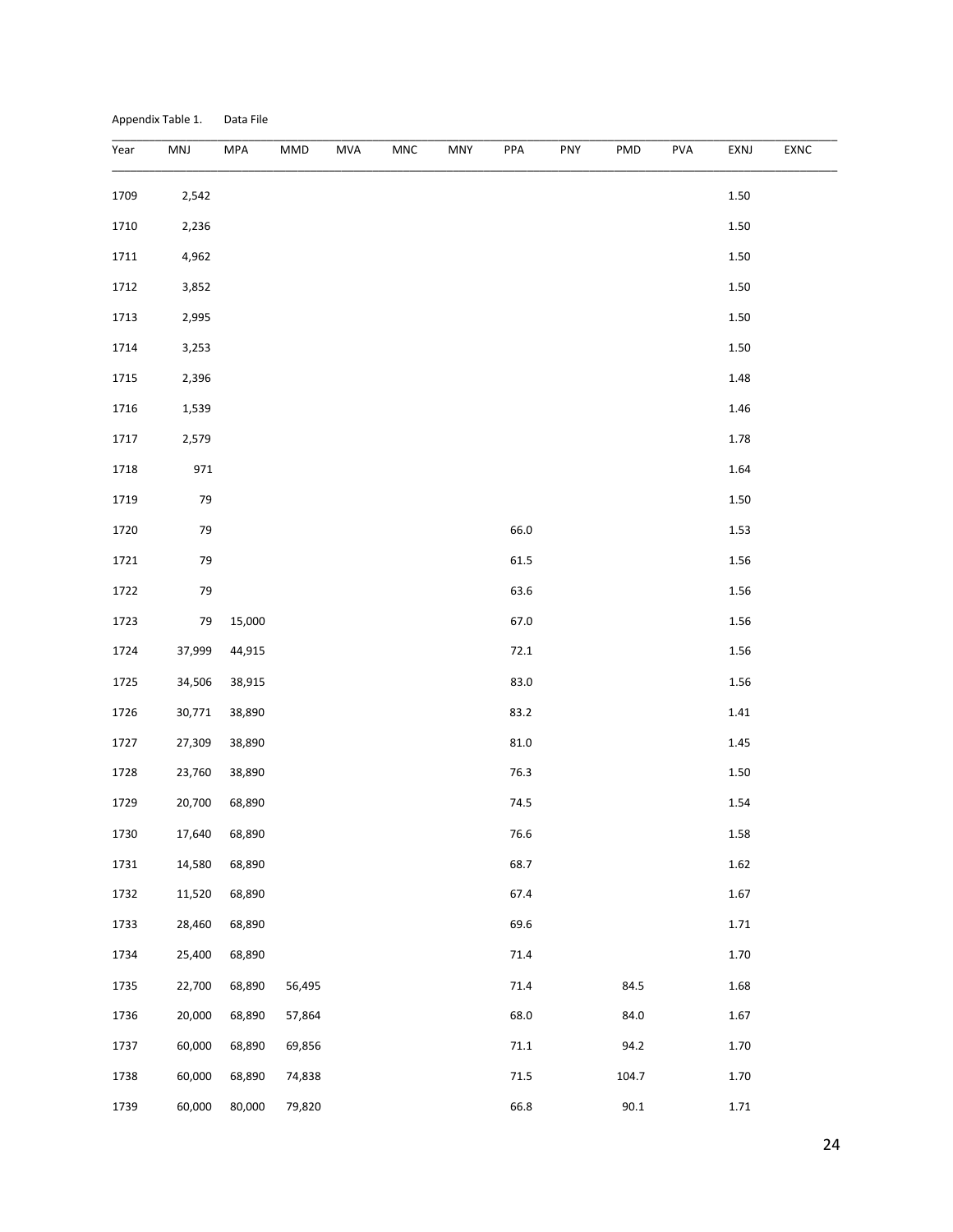| 1740 | 62,000  | 80,000  | 78,523       |         |        |         | 68.4  |       | 84.7  |       | 1.67 |      |
|------|---------|---------|--------------|---------|--------|---------|-------|-------|-------|-------|------|------|
| 1741 | 62,000  | 80,000  | 83,444       |         |        |         | 83.8  |       | 105.6 |       | 2.31 |      |
| 1742 | 59,564  | 80,000  | 82,072       |         |        |         | 81.5  |       | 114.0 |       | 1.53 |      |
| 1743 | 56,627  | 80,000  | 82,162       |         |        |         | 71.2  |       | 97.9  |       | 1.60 |      |
| 1744 | 53,669  | 80,000  | 82,252       |         |        |         | 69.3  |       | 84.1  |       | 1.68 |      |
| 1745 | 50,711  | 80,000  | 83,058       |         |        |         | 69.9  |       | 80.6  |       | 1.76 |      |
| 1746 | 58,350  | 85,000  | 84,184       |         |        |         | 73.8  |       | 83.8  |       | 1.84 |      |
| 1747 | 50,892  | 85,000  | 85,309       |         |        | 189,495 | 82.3  |       | 83.8  |       | 1.83 |      |
| 1748 | 44,682  | 85,000  | 86,040       |         | 21,350 | 172,001 | 89.9  | 103.5 | 96.1  |       | 1.81 | 1.40 |
| 1749 | 37,224  | 85,000  | 62,000       |         | 21,160 | 163,016 | 90.4  | 92.7  | 97.9  |       | 1.80 | 1.37 |
| 1750 | 31,505  | 84,500  | 62,000       |         | 20,647 | 153,938 | 90.2  | 82.6  | 102.1 |       | 1.73 | 1.33 |
| 1751 | 26,037  | 84,000  | 62,000       |         | 20,119 | 148,214 | 90.8  | 88.8  | 100.5 |       | 1.73 | 1.42 |
| 1752 | 20,819  | 83,500  | 62,000       |         | 19,028 | 140,960 | 90.9  | 90.7  | 90.3  |       | 1.66 | 1.51 |
| 1753 | 15,808  | 82,500  | 62,000       |         | 18,289 | 132,531 | 88.6  | 89.2  | 97.5  |       | 1.68 | 1.59 |
| 1754 | 14,278  | 81,500  | 62,000       |         | 57,951 | 126,081 | 86.0  | 88.6  | 94.6  |       | 1.68 | 1.67 |
| 1755 | 42,748  | 81,000  | 62,003       | 39,484  | 56,054 | 179,076 | 83.9  | 90.5  | 94.8  | 80.6  | 1.70 | 1.60 |
| 1756 | 68,717  | 147,510 | 70,507       | 101,508 | 57,951 | 230,773 | 83.9  | 90.8  | 97.2  | 79.6  | 1.69 | 1.80 |
| 1757 | 107,187 | 262,466 | 79,011       | 177,997 | 68,255 | 219,281 | 84.5  | 89.4  | 83.2  | 88.3  | 1.65 | 1.82 |
| 1758 | 155,657 | 329,774 | 87,515       | 237,164 | 70,253 | 307,198 | 86.7  | 95.5  | 84.3  | 95.2  | 1.61 | 1.84 |
| 1759 | 194,127 | 433,562 | 96,018       | 283,500 | 69,512 | 481,186 | 95.7  | 108.0 | 95.9  | 83.5  | 1.56 | 1.85 |
| 1760 | 222,597 | 486,199 | 85,074       | 314,634 | 75,806 | 410,387 | 96.3  | 108.8 | 99.8  | 92.3  | 1.53 | 1.88 |
| 1761 | 233,566 | 438,104 | 74,130       | 290,464 | 95,335 | 366,158 | 95.6  | 105.2 | 96.8  | 91.5  | 1.71 | 1.90 |
| 1762 | 247,036 | 349,053 | 63,186       | 281,734 | 85,322 | 330,807 | 105.3 | 118.7 | 97.9  | 95.2  | 1.95 | 2.00 |
| 1763 | 234,672 | 286,312 | 52,242       | 268,813 | 79,350 | 287,163 | 103.3 | 108.6 | 101.1 | 101.9 | 1.70 | 2.00 |
| 1764 | 225,319 | 328,058 | 41,295       | 243,540 | 73,378 | 243,885 | 95.3  | 100.7 | 92.4  | 75.7  | 1.72 | 1.93 |
| 1765 | 216,419 | 302,400 | $\mathbf{1}$ | 225,540 | 70,589 | 166,502 | 95.3  | 99.0  | 92.2  | 88.3  | 1.66 | 2.00 |
| 1766 | 207,555 | 278,736 | $\mathbf{1}$ | 205,205 | 67,800 | 131,502 | 100.0 | 100.0 | 100.0 | 100.0 | 1.60 | 1.87 |
| 1767 | 199,281 | 263,860 | 46,677       | 177,857 | 63,953 | 109,799 | 99.5  | 104.8 | 104.5 | 82.5  | 1.62 | 1.73 |
| 1768 | 190,785 | 234,450 | 46,677       | 150,510 | 60,106 | 87,348  | 94.7  | 100.6 | 93.3  | 102.9 | 1.64 | 1.80 |
| 1769 | 182,828 | 230,496 | 46,240       | 138,779 |        | 82,858  | 91.7  | 104.8 | 99.1  | 90.2  | 1.65 |      |
| 1770 | 174,273 | 204,468 | 136,869      | 127,584 |        | 81,591  | 96.5  | 105.2 | 107.1 | 113.6 | 1.66 |      |
| 1771 | 165,506 | 184,494 | 136,869      | 147,822 |        | 198,571 | 100.1 | 108.0 | 106.3 | 102.9 | 1.67 |      |
| 1772 | 153,006 | 174,643 | 136,869      | 108,993 |        | 194,440 | 110.6 | 121.9 | 112.9 | 105.8 | 1.68 |      |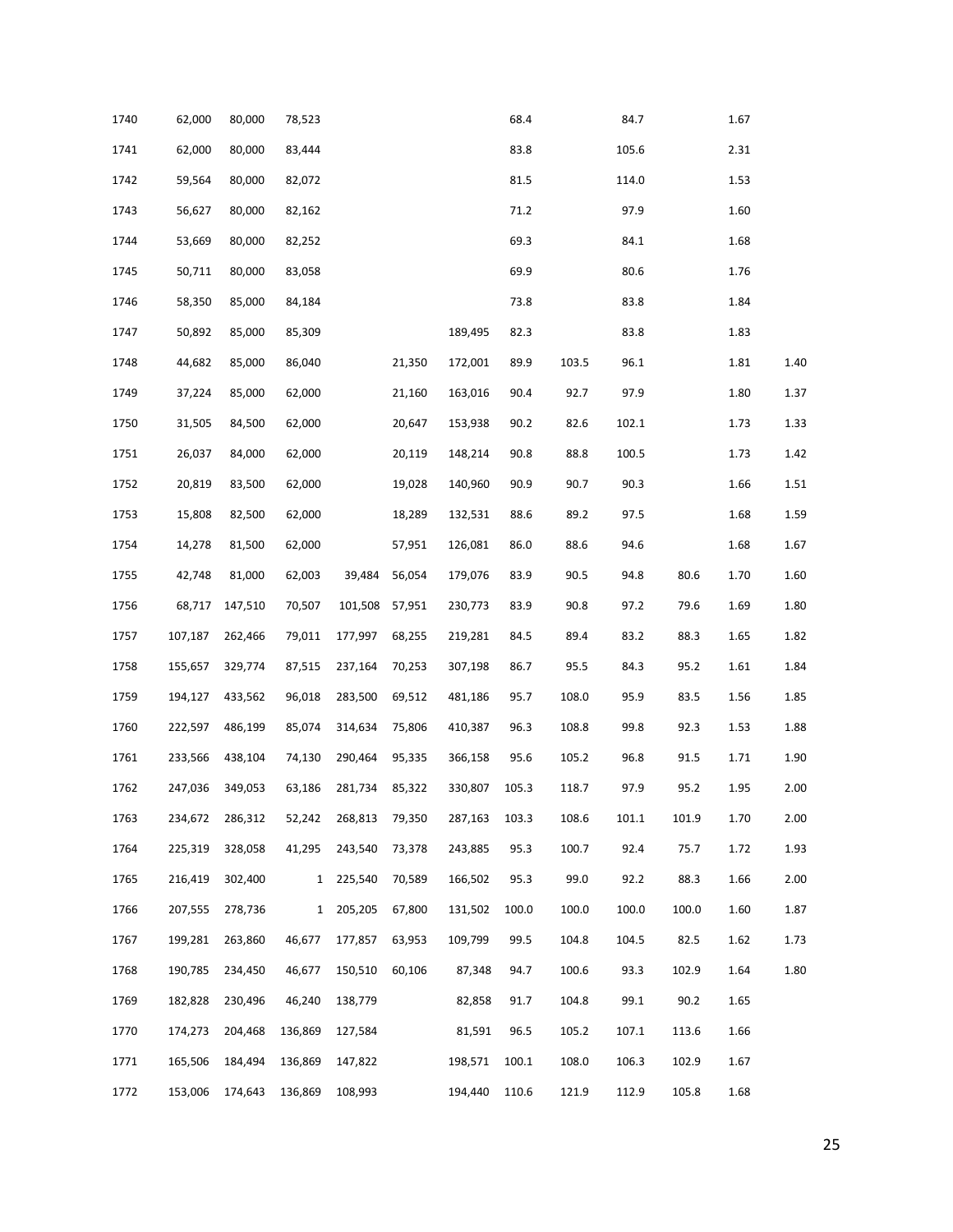| Standard | Deviation 77,433 | 117,945                 | 37,338 | 79.877  | 24.862 | 99.180  |       |       |       |       |      |
|----------|------------------|-------------------------|--------|---------|--------|---------|-------|-------|-------|-------|------|
| Average  | 70,508           | 146,358                 | 76,862 | 171,217 | 55.819 | 204.031 |       |       |       |       |      |
| 1774     |                  | 125,000 220,473 217,947 |        | 45,361  |        | 187,714 | 103.5 | 104.4 | 109.1 | 100.0 | 1.70 |
| 1773     |                  | 140,000 154,151 137,430 |        | 70,164  |        | 190,400 | 106.3 | 114.5 | 114.4 | 80.6  | 1.69 |

Appendix Table 1--Continued. Data File

| Year | PUK           | EXNY     | EXPA     | EXMD | EXVA |
|------|---------------|----------|----------|------|------|
| 1709 | 112           | $1.50\,$ |          |      |      |
| 1710 | 124           | 1.45     |          |      |      |
| 1711 | 93            | $1.51\,$ |          |      |      |
| 1712 | 89            | $1.56\,$ |          |      |      |
| 1713 | 94            | 1.54     |          |      |      |
| 1714 | 95            | $1.55\,$ |          |      |      |
| 1715 | $\mathsf{91}$ | 1.53     |          |      |      |
| 1716 | $87\,$        | 1.58     |          |      |      |
| 1717 | 85            | $1.60\,$ |          |      |      |
| 1718 | 89            | $1.57\,$ |          |      |      |
| 1719 | 94            | 1.54     |          |      |      |
| 1720 | 92            | 1.63     |          |      |      |
| 1721 | 84            | 1.63     |          |      |      |
| 1722 | 82            | 1.64     |          |      |      |
| 1723 | 86            | 1.56     | 1.40     |      |      |
| 1724 | 89            | $1.65\,$ | 1.43     |      |      |
| 1725 | 94            | $1.65\,$ | $1.39\,$ |      |      |
| 1726 | 88            | $1.65\,$ | 1.44     |      |      |
| 1727 | 91            | $1.65\,$ | $1.50\,$ |      |      |
| 1728 | 95            | $1.65\,$ | $1.51\,$ |      |      |
| 1729 | 87            | $1.65\,$ | 1.49     |      |      |
| 1730 | 81            | 1.67     | $1.52\,$ |      |      |
| 1731 | 82            | 1.65     | $1.53\,$ |      |      |
| 1732 | ${\bf 78}$    | $1.65\,$ | $1.61\,$ |      |      |
| 1733 | 81            | 1.65     | 1.67     |      |      |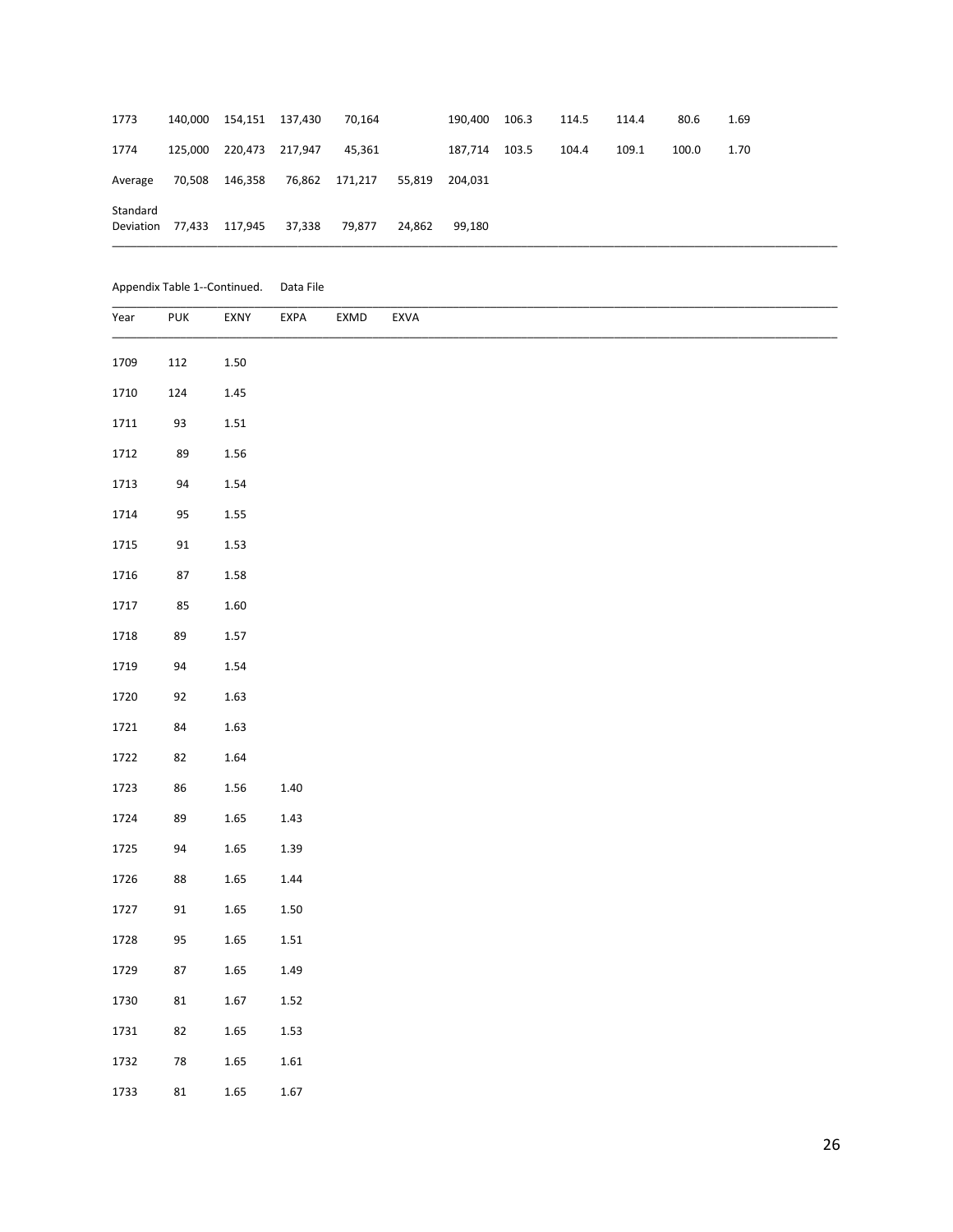| 1734 | 82  | 1.65 | 1.70 |      |      |
|------|-----|------|------|------|------|
| 1735 | 80  | 1.65 | 1.66 | 1.40 |      |
| 1736 | 85  | 1.65 | 1.67 | 2.30 |      |
| 1737 | 83  | 1.65 | 1.70 | 2.50 |      |
| 1738 | 82  | 1.65 | 1.60 | 2.25 |      |
| 1739 | 92  | 1.67 | 1.70 | 2.12 |      |
| 1740 | 99  | 1.66 | 1.65 | 2.28 |      |
| 1741 | 91  | 1.59 | 1.46 | 2.38 |      |
| 1742 | 86  | 1.71 | 1.59 | 2.75 |      |
| 1743 | 77  | 1.75 | 1.60 | 2.85 |      |
| 1744 | 78  | 1.75 | 1.67 | 1.67 |      |
| 1745 | 85  | 1.83 | 1.75 | 2.00 |      |
| 1746 | 83  | 1.86 | 1.80 | 2.10 |      |
| 1747 | 86  | 1.91 | 1.84 | 2.25 |      |
| 1748 | 88  | 1.83 | 1.74 | 2.01 |      |
| 1749 | 87  | 1.76 | 1.71 | 1.85 |      |
| 1750 | 83  | 1.79 | 1.71 | 1.78 |      |
| 1751 | 85  | 1.82 | 1.70 | 1.67 |      |
| 1752 | 83  | 1.76 | 1.67 | 1.56 |      |
| 1753 | 83  | 1.79 | 1.67 | 1.52 |      |
| 1754 | 84  | 1.80 | 1.68 | 1.54 |      |
| 1755 | 84  | 1.80 | 1.69 | 1.62 | 1.37 |
| 1756 | 100 | 1.83 | 1.73 | 1.70 | 1.36 |
| 1757 | 97  | 1.78 | 1.66 | 1.45 | 1.48 |
| 1758 | 92  | 1.73 | 1.59 | 1.50 | 1.46 |
| 1759 | 90  | 1.68 | 1.54 | 1.50 | 1.49 |
| 1760 | 86  | 1.67 | 1.59 | 1.46 | 1.50 |
| 1761 | 86  | 1.81 | 1.73 | 1.48 | 1.53 |
| 1762 | 92  | 1.90 | 1.76 | 1.44 | 1.62 |
| 1763 | 94  | 1.87 | 1.73 | 1.40 | 1.70 |
| 1764 | 97  | 1.85 | 1.73 | 1.37 | 1.71 |
| 1765 | 98  | 1.83 | 1.70 | 1.33 | 1.70 |
| 1766 | 100 | 1.77 | 1.63 | 1.74 | 1.36 |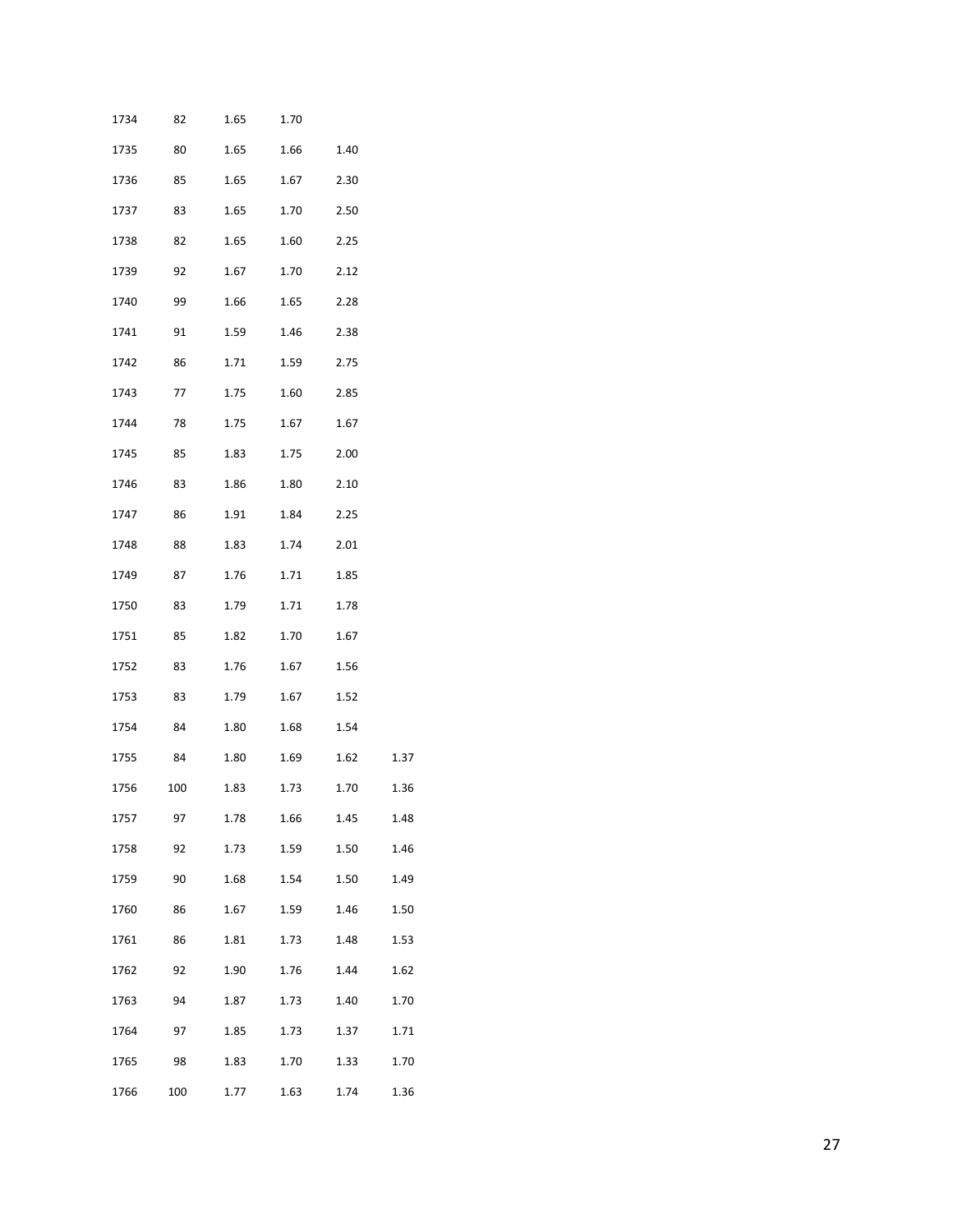| 1767 | 99  | 1.79 | 1.66 | 1.75 | 1.33 |
|------|-----|------|------|------|------|
| 1768 | 91  | 1.80 | 1.67 | 1.75 | 1.33 |
| 1769 | 92  | 1.72 | 1.58 | 1.71 | 1.30 |
| 1770 | 98  | 1.66 | 1.54 | 1.60 | 1.25 |
| 1771 | 107 | 1.78 | 1.66 | 1.72 | 1.31 |
| 1772 | 109 | 1.73 | 1.61 | 1.68 | 1.31 |
| 1773 | 106 | 1.78 | 1.66 | 1.75 | 1.38 |
| 1774 | 104 | 1.81 | 1.69 | 1.77 | 1.38 |

*Sources*: See the source notes to Table 1.

*Notes*: See the notes to Table 1. Blank spaces indicate that no usable data are available. A one is substituted in place zero for MMD in 1765 and 1766 because ln(0) is undefined.